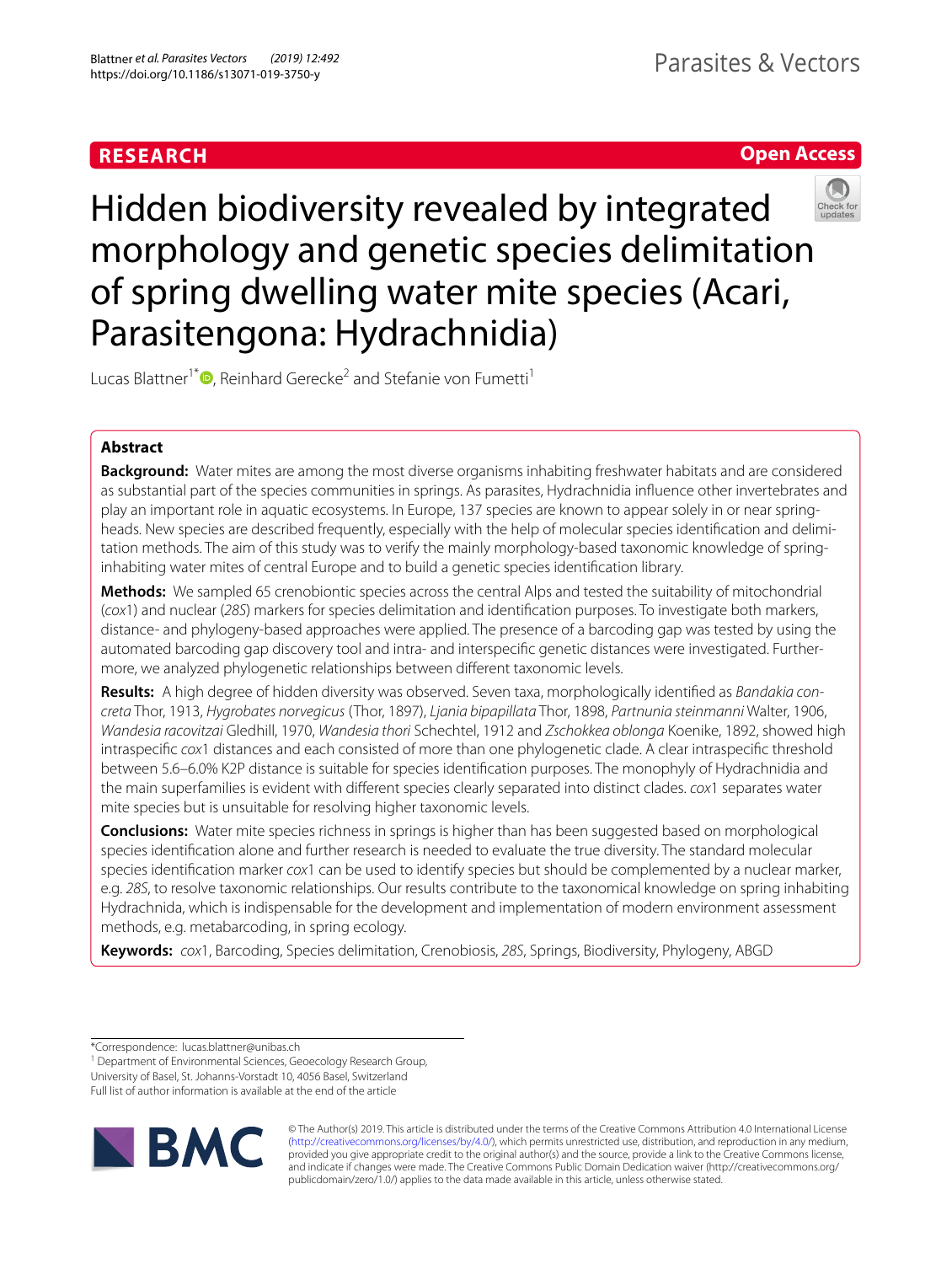# **Background**

Water mites (Hydrachnidia) are highly diverse in aquatic habitats  $[1]$  $[1]$ . They have a complex life-cycle that includes a prelarva, a parasitic larval stage, an initial resting stage (protonymph), a free living deutonymph, a second resting stage (tritonymph) and the fnal adult stage [[2\]](#page-10-1). Hydrachnidia disperse predominantly through passive rather than active pathways because water mite larvae parasitize other invertebrate taxa, generally insect hosts that fy  $[2-5]$  $[2-5]$ .

Nearly all freshwater environments are inhabited by water mite species with a high degree of habitat specialization [[6\]](#page-10-3). Mites in springs and other groundwater-infuenced ecosystems occur in remarkably high diversity of habitats [[7–](#page-10-4)[9\]](#page-10-5). Of the 970 recorded European water mite species, 137 are found solely in or near springs and are adapted to several microhabitats, such as diferent substrate types and environmental conditions [\[2](#page-10-1), [9](#page-10-5)]. Due to the high degree of adaptation and their infuence on ecosystem functioning for other invertebrate taxa  $[10-14]$  $[10-14]$  $[10-14]$ , these so called crenobiontic (occur exclusively in spring habitats) and crenophilous (tendency to be found in the spring brook) species play a critical role in spring species communities. Considering that springs are island-like habitats within an uninhabitable terrestrial matrix [\[15](#page-10-8), [16\]](#page-10-9), spring dwelling water mite populations are assumed to be rather isolated. This would promote reproductive isolation and therefore lead to an increased speciation rate [[4,](#page-10-10) [17\]](#page-10-11), which is among other things an explanation for the relatively high species diversity of water mites in springs. However, the degree of isolation of spring water mite populations is highly dependent on the dispersal abilities of their hosts and infuenced by taxon specifc host spectra and specificity [\[5](#page-10-2), [18,](#page-10-12) [19](#page-10-13)]. Furthermore, the high microhabitat diversity in springs [[15,](#page-10-8) [20](#page-10-14)], their relatively stable environmental conditions [\[21](#page-10-15), [22\]](#page-10-16) and absence of large predators, e.g. fsh [[9](#page-10-5)], make them exceptionally favorable habitats for insect larvae and beneft their development. Therefore, the diversity and abundance of water mite hosts is relatively high in springs compared to other freshwater habitats, which is likewise considered as precondition for the high number of crenobiont water mite species [\[9](#page-10-5)].

Despite their importance for freshwater species communities, the taxonomic knowledge about Hydrachnidia species is still limited today and new species are discovered frequently (e.g.  $[23-26]$  $[23-26]$  $[23-26]$ ). The intensity of re-examination of European Hydrachnidia has increased over the past years with several taxonomic revisions published [\[9](#page-10-5)]. Most water mite species known today have been described based on morphology only and studies applying genetic methods to verify and complement these descriptions are still relatively scarce (e.g. [\[27](#page-10-19)[–30\]](#page-10-20)). Nonetheless, many studies have shown that genetic species delimitation, frequently using *cox*1 barcoding [\[31](#page-10-21)], has a large potential to reveal new species, resolve taxonomic questions and contribute to biodiversity baselines and assessments (e.g. [[29](#page-10-22), [32–](#page-10-23)[35\]](#page-10-24)). Species identifcations and their ecological interactions are crucial for contributions to crenobiology, community ecology, developing reliable bioindicators and understanding population dynamics. Moreover, newly developed methods to monitor invertebrate assemblages in freshwater environments, such as the simultaneous identifcation of bulk sampled individuals (metabarcoding) [\[36](#page-10-25)] or the indirect community reconstruction by analyzing environmental DNA (eDNA) [[37](#page-10-26)], rely on previously established genetic species reference databases. Thus, a proper taxonomical knowledge and species description is greatly needed.

Several factors are important to account for when using genetic species identification methods [[38\]](#page-10-27), such as the presence of endosymbionts like the alpha-proteobacteria *Wolbachia* sp. [[39,](#page-11-0) [40\]](#page-11-1) or the presence of pseudogenes and nuclear copies of mitochondrial DNA (numts) [[41–](#page-11-2) [43\]](#page-11-3), which compromise the suitability of mitochondrial molecular markers to identify species. Standard barcoding methods are mainly based on sequence similarity and the relation between intra- and interspecifc genetic distance, which is commonly calculated by using the Kimura 2-parameter (K2P)  $[44]$  $[44]$  and uncorrected (p) distances [[31,](#page-10-21) [45](#page-11-5), [46](#page-11-6)]. Nonetheless, the usability of genetic markers to identify species can vary between diferent taxonomic groups, geographical origin and sampling strategy [[31](#page-10-21), [38,](#page-10-27) [47](#page-11-7)], which implies a taxon-specifc evaluation prior to a broad-scale application in environmental assessment and conservation.

In this study we use an integrative taxonomy approach to verify the species status and validity of the most common spring related Hydrachnidia species in Europe. We tested the reliability of techniques commonly used to identify and delimit species using fragments of the mitochondrial cytochrome *c* oxidase subunit 1 gene (*cox*1) [[31,](#page-10-21) [48\]](#page-11-8) and the D1-D2 region of the *LSU* rDNA gene (28S) [\[49](#page-11-9)], or using both (e.g. [[28,](#page-10-28) [50](#page-11-10)[–52\]](#page-11-11)). This study aims at improving knowledge and analytical techniques for assessing Hydrachnidia diversity in springs and explores the strength and weaknesses of standardized barcoding loci to identify water mite species.

# **Methods**

## **Water mite sampling**

The studied crenobiontic and crenophilous Hydrachnidia species were sampled between 2008 and 2018 in 87 different sampling sites across Europe during multiple sampling occasions (Additional fle [1](#page-9-0): Table S1). Most of the specimens were collected from springs located within the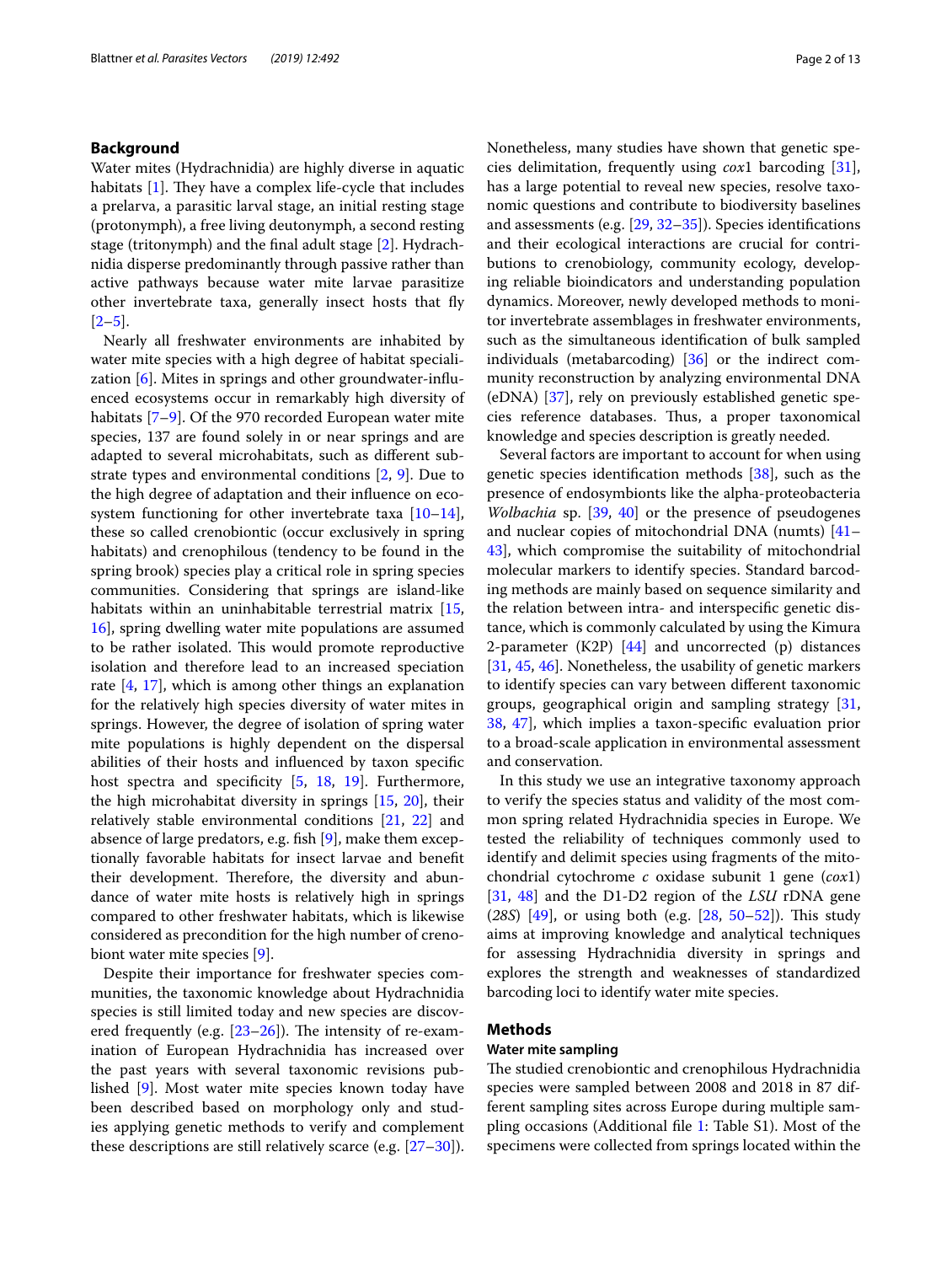protected areas Berchtesgaden National Park (Germany), Black Forest National Park (Germany), Gesäuse National Park (Austria) and in the Swiss National Park (Switzerland). Samples were manually collected with a 200-µm hand net. Water mites were either sampled alive in the feld or sorted out in the laboratory under a stereomicroscope from mixed samples containing bulk substrate. All specimens were subsequently stored in ethanol (100%) and kept at 4 °C until further processing.

### **Non‑destructive DNA extraction**

Total genomic DNA (gDNA) of each individual mite was extracted by using either GeneReleaser® (BioVentures, Murfreesboro, TN, USA) or the DNeasy Blood & Tissue Kit (Qiagen, Hilden, Germany). Both methods allow a non-destructive DNA extraction, which is essential when voucher specimens need to be retained for morphological identifcation in barcoding projects. Prior to both extraction methods, each individual was cleaned by using forceps and entomological needles in a small Petri dish flled with ethanol (100%) under a stereomicroscope. All instruments and vessels used were cleaned after processing each mite specimen by rinsing it with sodium hypochlorite (13%), molecular grade water and ethanol (80%). Afterwards, the specimens were air dried and soaked in molecular grade water for 3 min to ensure the absence of ethanol residues. The cleaned specimen was then transferred to either a 0.2-ml PCR tube containing 0.9 µl of molecular grade water and 0.1 µl of  $1 \times PCR$ buffer (Qiagen) in the case of GeneReleaser<sup>®</sup> or to a 1.5ml tube containing 180  $\mu$ l of buffer ATL (Qiagen) and 20 µl (20 mg/ml) of Proteinase K (Qiagen) when using the DNeasy Blood & Tissue Kit. The GeneReleaser<sup>®</sup> method was conducted as originally described by Schizas et al. [[53\]](#page-11-12) and modified by Böttger-Schnack & Machida [\[54](#page-11-13)], see also [[55\]](#page-11-14). Instead of resuspending the supernatant in TE buffer, step 6 of the modified protocol [\[54](#page-11-13)], approximately 12 µl of supernatant was transferred into a new 0.2-ml PCR tube and used directly as DNA template for the subsequent PCR reactions. The DNeasy Blood & Tissue extraction was performed according to the manufacturer's protocol (Animal Tissues, Spin-Column Protocol, Qiagen) with minor changes. The specimens were incubated in bufer ATL and Proteinase K at 56 °C on a shaking thermomixer (400× *rpm*) overnight (step 2 in the manufacturer's protocol) and the elution bufer (AE) volume was decreased to 100  $\mu$ l in the last step to increase the gDNA concentration. The concentration of every DNA template was measured after the extraction by using a Qbit 3.0 Fluorometer (Thermo Fisher Scientifc, Waltham, MA, USA) and the dsDNA HS Assay Kit (Thermo Fisher Scientific). After the first processed specimens it was evident that the mean amount of total gDNA obtained by the DNeasy procedure is higher (mean $\pm$ SD: 71.5 $\pm$ 2.3 ng in 100 µl of solution, *n*=92) than when extracting gDNA by using the GeneReleaser® method (mean  $\pm$  SD: 56.8  $\pm$  4.8 ng in 12  $\mu$ l of solution,  $n = 105$ ). Therefore, the DNeasy method was chosen for all subsequent extractions.

# **Morphological examination**

All water mite individuals were identifed morphologically by the authors RG and LB using current Hydrachnidia identifcation keys [\[56–](#page-11-15)[58\]](#page-11-16). After the DNA extraction, the mite specimens were dissected and mounted on slides in Hoyer's medium or identifed as whole individuals under a compound microscope when possible. The enzymatic DNA extraction method (Proteinase K) leads to a partial digestion of the specimens causing discoloration and therefore improved visibility of morphological characters, especially of sclerotized parts. This often allows the morphological identification without dissection. However, digestion is a process that afects membranous parts and therefore deteriorates the observability of integument structures such as the papillae, tubercles or lining. All voucher specimens are stored in the acarological collection of the Natural History Museum Basel (Switzerland) under the museum identifcations presented in Additional fle [1:](#page-9-0) Table S1.

### **PCR amplifcation and sequencing**

The approximate 650 bp standard barcoding fragment of the cytochrome *c* oxidase subunit 1 (*cox*1) [\[31\]](#page-10-21) mitochondrial gene was frst amplifed by using universal primers LCO1490 and HCO2198 [[59](#page-11-17)] of a subset of Hydrachnidia species belonging to several genera (*Atractides*, *Feltria*, *Hygrobates*, *Lebertia*, *Partnunia*, *Protzia* and *Sperchon*). PCR reactions contained 0.25 µl of Phusion High Fidelity DNA Polymerase  $(2 U/\mu l)$  (Thermo Fisher Scientific),  $5 \mu$ l of  $5 \times$  Phusion HF Buffer (Thermo Fisher Scientific), 0.5 µl of dNTP mix (10 mM) (Sigma-Aldrich, Buchs, SG, Switzerland),  $1.25 \mu l$  of forward and reverse primers (10  $\mu$ M each), 5  $\mu$ l of template DNA and ultrapure water to a total reaction volume of  $25$  µl. The PCR conditions were as follows: initial denaturation for 30 s at 98 °C; 35 cycles of 10 s at 98 °C, 30 s at 50 °C and 30 s at 72 °C; fnal elongation for 2 min at 72 °C. PCR products were then stored at 4 °C. As this primer combination failed to amplify several samples we decided to design new genusspecifc *cox*1 barcoding primers on the basis of the previously amplified water mite specimens. This was possible due to a low sequence variability at the 5' and 3' ends of the barcoding fragment.

Additionally, a new set of universal barcoding primers was designed by degenerating and modifying several positions of the original LCO1490/HCO2198 primers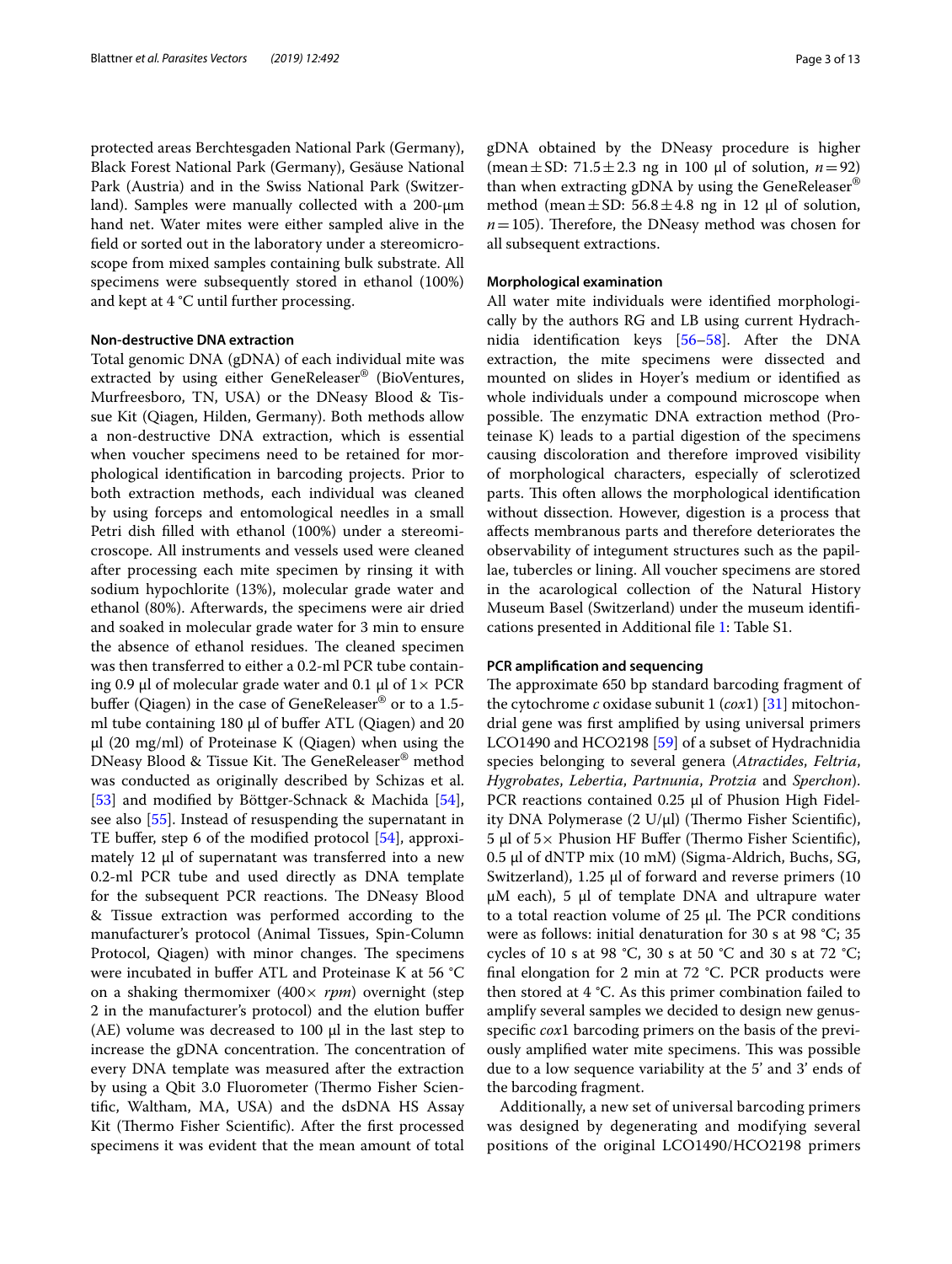to enable a higher amplifcation performance when barcoding Hydrachnidia species. These new primer sets (Table [1\)](#page-4-0) were used to amplify all remaining samples. The subsequent PCRs were performed by using 0.25 of  $\mu$ l Q5<sup>®</sup> High-Fidelity DNA Polymerase (2U/ $\mu$ l) (NEB, Ipswich, USA), 5 µl of  $5 \times Q5^{\circ}$  Reaction Buffer (NEB), 0.5 µl of dNTP mix (10 mM) (Sigma-Aldrich), 1.25 µl of forward and reverse primers (10  $\mu$ M each), 5  $\mu$ l of template DNA and ultrapure water to a total reaction volume of  $25$  µl. The PCR conditions were the same for all newly designed *cox*1 primer sets and were as follows: initial denaturation for 30 s at 98 °C; 35 cycles of 10 s at 98 °C, 30 s at 51 °C and 20 s at 72 °C; and a final elongation step for 2 min at  $72$  °C. The PCR products were then kept at 4 °C until further processing. To amplify the D1-D2 domain of the *LSU* rRNA *28S* gene we designed new water mite-specifc primer sets on the basis of the D1D2fw2 forward primer [\[49\]](#page-11-9) and by aligning diferent *28S* Hydrachnidia sequences downloaded from GenBank. The new primers 28SHy\_F and 28SHy\_R (Table [1](#page-4-0)) reliably amplifed an approximately 1.2 kbp long fragment of the 28S D1-D2 domain. The *28S* PCR reactions were done by using the same reaction components and conditions as used when amplifying with the new *cox*1 primer sets. The only difference was a higher annealing temperature at 68 °C instead of 51 °C. All PCR primers (*cox*1 and *28S*) were tailed with modifed M13 sequences (M13: 5′-TGT AAA ACG ACG GCC AG-3′ and M13r: 5′-CAG GAA ACA GCT ATG AC-3′) [\[60](#page-11-18)], which has shown to improve the amplifcation and sequencing reactions in this and previous studies [[61,](#page-11-19) [62\]](#page-11-20). Prior to sequencing, PCR products where examined on an agarose gel electrophoresis and purifed using the QIAquick PCR Purifcation Kit (Qiagen) according to the manufacturer's protocol on a QIAcube (Qiagen). The purified PCR products were Sanger sequenced with the above mentioned M13 primers by Mycrosynth AG (Balgach, Switzerland).

# **Molecular analysis**

Raw sequences were analyzed, edited and aligned in Geneious Prime v.2019.1.1 [[63](#page-11-21)]. Low-quality base calls, ambiguous sites and primer binding sites at the 5′- and 3′-ends were trimmed prior to further processing. Alignments were done by using MAFFT v.7.388 [[64\]](#page-11-22) implemented in Geneious Prime. Potentially poorly aligned positions and divergent regions of the alignments were eliminated with Gblocks v.0.91b [\[65](#page-11-23), [66](#page-11-24)]. All sequences were tested for the presence of contaminants by blasting with the Nucleotide Blast Tool (BLASTn) implemented on the NCBI website [[67](#page-11-25)]. Because misleading numts can be amplifed in PCRs targeting *cox*1 mtDNA, we translated the sequences into amino acids to check for the presence of stop codons, which is commonly seen as a suitable way to detect erroneous amplifcation [[41\]](#page-11-2). The concatenated alignment containing *cox*1 and *28S* sequences was generated by Sequence Matrix v.1.8  $[68]$  $[68]$ . The suitable nucleotide substitution model for each marker (*cox1*: TPM2uf+I+G4 and *28S*: TVM+I+G4) was selected according to the Bayesian information criterion (BIC) as implemented in ModelTest-NG v.0.1.5 [[69\]](#page-11-27), a novel software, which combines features of jModelTest2 [[70\]](#page-11-28) and ProtTest3 [\[71](#page-11-29)] on the CIPRES Science Gateway v.3.3 [\[72](#page-11-30)]. All sequences generated in this study are deposited in NCBI GenBank under the accession numbers MK889511–MK889751 (*cox*1) and MK889752– MK889992 (*28S*) and on BOLDsystems under the IDs LBCWS001-19 to LBCWS245-19 (*cox*1).

### **Distance‑based species delimitation**

Intra- and interspecifc Kimura 2-parameter (K2P) [[44](#page-11-4)] and uncorrected (p) distances were calculated in MEGA  $X$  [[73\]](#page-11-31). The species delimitation threshold was investigated by using the threshold optimization method of the SPIDER (Species Identity and Evolution in R) v.1.5.0 package [\[74\]](#page-11-32) implemented in R [\[75](#page-11-33)] as described in the tutorial (available at: <http://spider.r-forge.r-project.org>). Additionally, we used the Automated Barcode Gap Discovery (ABGD) procedure [[76\]](#page-11-34) to assign the sequences to hypothetical species based on the gap between intra- and interspecifc sequence diversity, the so-called "barcoding gap". ABGD was performed on the ABGD web interface [[77\]](#page-11-35) by using the MEGA distance fles with default parameters, 20 steps and a modifed relative gap width of 1. Additionally, the sequences were analyzed by using the Bold Systems v.4 [\[78,](#page-11-36) [79](#page-11-37)] tools available on the Barcode of Life webpage [[80\]](#page-11-38).

# **Phylogenetic species delimitation**

Phylogenetic relationships between the sampled Hydrachnidia species were examined with maximum likelihood (ML) and Bayesian inference (BI). RAxML-NG  $[81]$  $[81]$ , which is a new improved version of RAxML  $[82]$  $[82]$ , was used to infer the best ftting ML trees of the single markers (*28S* and *cox*1) and the concatenated alignment, respectively. Similar sequences were treated as duplicates and removed automatically by RAxML-NG at the beginning of the tree calculation. ML branch support values were generated by the bootstrap method [\[83\]](#page-11-41) with 1000 replicates and bipartition support for the best ML tree. Bootstrapping trees were computed directly in RAxML-NG. The BI trees were generated by using the parallel MPI version of MrBayes v.3.2.6 [[84](#page-11-42), [85\]](#page-11-43). Bayesian inferences were run for  $15 \times 10^6$  MCMC generations, sampled every 5000th generation after the exclusion of 25% 'burnin' by using 4 independent chains. Branches showing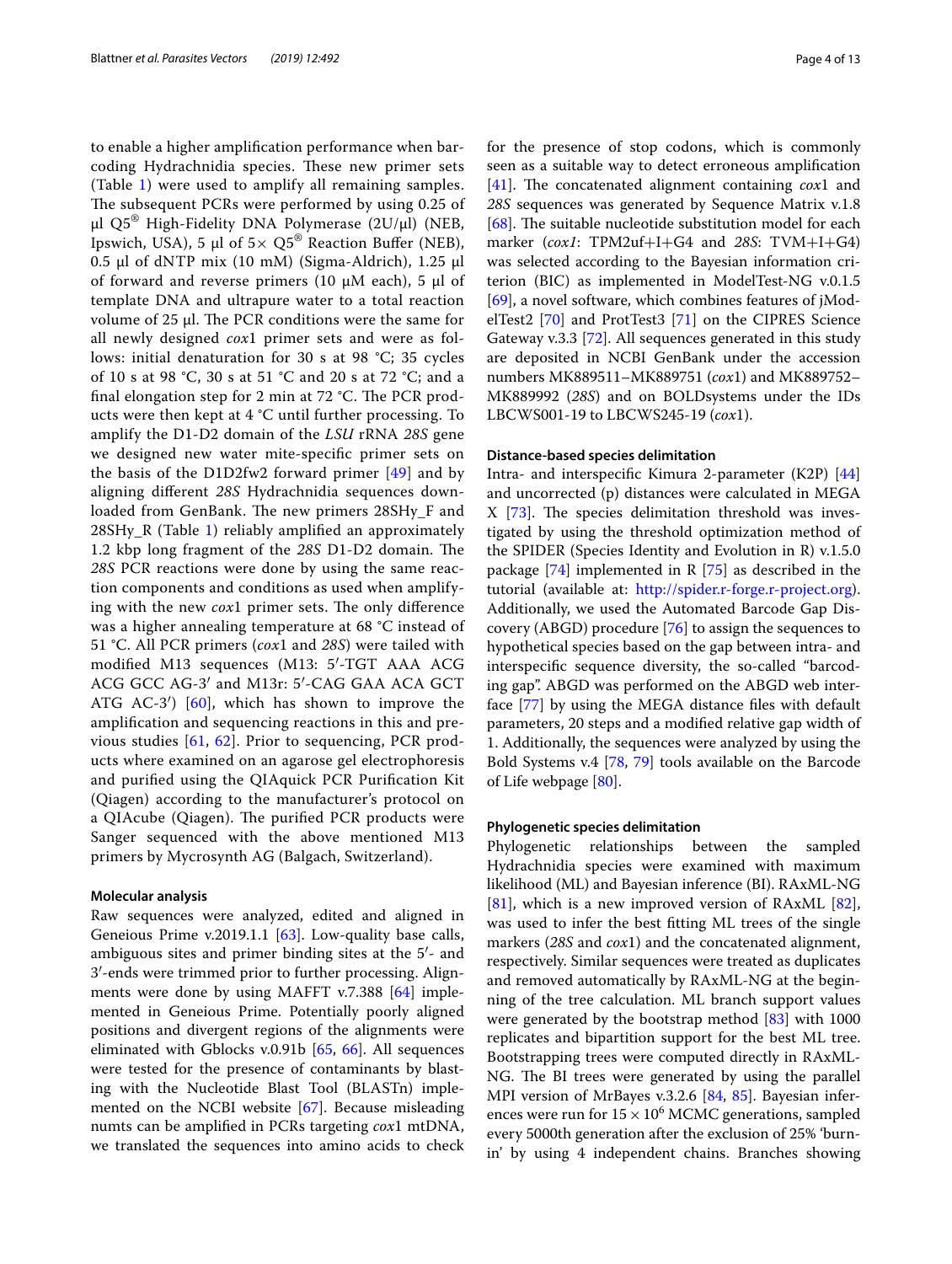<span id="page-4-0"></span>**Table 1** Primers designed and used in this study

| Marker | Taxon        | Name     | Direction | Sequence (5'-3')                         |
|--------|--------------|----------|-----------|------------------------------------------|
| cox1   | Hydrachnidia | LCO_Hydr | F         | CAACAAACCAYAAAGAYA<br>TTGG               |
|        |              | HCO_Hydr | R         | TGGGTGTCCRAARAATCA                       |
|        | Atractides   | Atr F    | F         | <b>ACCAYAAAGAYATTG</b><br><b>GAAC</b>    |
|        |              | Atr R    | R         | AAAATCAGAARATAT<br>GTTGA                 |
|        | Lebertia     | Leb_F    | F         | CAAACCAYAAAGAYATTG<br>GAAC               |
|        |              | Leb_R    | R         | CGAAGAATCAAAATARRT<br>GTTG               |
|        | Partnunia    | Part_F   | F         | <b>ACACTYTACTTYGCT</b><br><b>TTTGG</b>   |
|        |              | Part_R   | R         | CAAAGAATCAAAATAART<br>GTTG               |
|        | Feltria      | Fe_F     | F         | <b>ATATTGGYACTTTATATT</b><br><b>TCGG</b> |
|        |              | Fe_R     | R         | CGAAGAATCAAAATARAT<br>GTTG               |
|        | Protzia      | Leb_F    | F         | CAAACCAYAAAGAYATTG<br><b>GAAC</b>        |
|        |              | Protz R  | R         | GATGTRTTAAARTTTCGA<br>TCTG               |
|        | Hydrovolzia  | Hydrov_F | F         | TGGGCWGGAATTTTA<br>GGATC                 |
|        |              | Hydrov_R | R         | TGTTGAAAGAGGATT<br>GGGTC                 |
|        | Hygrobates   | Riv_F    | F         | CAAACCAYAAAGAYATTG<br><b>GTAC</b>        |
|        |              | HCO_Hydr | R         | TGGGTGTCCRAARAATCA                       |
|        | Wandesia     | Wand F   | F         | <b>ACCAYAAAGAYATTG</b><br>GGACC          |
|        |              | HCO_Hydr | R         | TGGGTGTCCRAARAATCA                       |
| 28S    | Hydrachnidia | 28SHy_F  | F         | AGTACCGTGAGGGAA<br><b>AGTTG</b>          |
|        |              | 28SHy_R  | R         | GGCAGGTGAGTTGTT<br><b>ACACA</b>          |

*Abbreviations*: F, forward; R, reverse

bootstrap values below 70% and Bayesian posterior probabilities below 0.95 were interpreted as resolved but not statistically supported  $[86]$  $[86]$ . The concatenated alignment was treated as partitioned dataset with unlinked base frequencies, nucleotide substitution rates, gamma shapes and proportions of invariant sites. The rates and frequencies were set according to the ModelTest-NG results. For each marker (*cox*1 and *28S*), the appropriate nucleotide substitution model was used when running RAxML-NG and MrBayes for the single and partitioned analysis, respectively. To resolve the basal nodes and ensure a reliable rooting, several outgroup taxa were added to the tree inferences. The most distant taxon included was the terrestrial mite *Labidostomma luteum* Kramer, 1879 (Labidostommatoidea) (GenBank *28S*/*cox*1: KM100974/GQ864390). Additionally, *Dactylothrombium pulcherrimum* (Haller, 1882) (Trombidioidea) (Gen-Bank: KM100939/KM100985), *Valgoperuvia paradoxa* (Robaux, 1970) (Trombidioidea) (GenBank: KM100943/ KM100988) and *Stygothrombium* sp. (Stygotrombidioidea) (GenBank: KM100938/ KM100995) sequences were used as closely related terrestrial Acariformes. The Halacaridae species *Halacarus omului* (Pepato & Da Silveira, 2013) (GenBank: MG751425/MG696236) and *Rhombognathus areolatus* (Abé & Fernandes, 2011) (GenBank: MG751437/MG696244) were chosen as aquatic relatives to the monophyletic Hydrachnidia [\[87](#page-11-45)]. The final trees were analyzed and edited in FigTree v.1.4.4 [[88\]](#page-11-46), Geneious Prime v.2019.1.1, Dendroscope v3.5.10 [[89\]](#page-11-47) and Affinity Designer v.1.6.1 (Serif Europe Ltd., Nottingham, UK).

# **Results**

We successfully amplifed and sequenced both target loci (*cox*1 and *28S*, respectively) of 241 individual water mite specimens representing 22 genera and 65 morphologically identifed crenobiontic and crenophilous species with 1 to 19 individuals per species (Additional file [1:](#page-9-0) Table S1). Three individuals belonging to the genus *Atractides* sp. (H450, H528 and H531), all representatives of the *loricatus* species group, were not identifable to species level. As also observed in other populations of this group collected in various parts of Europe, important diagnostic features, i.e. large *vs* small dorsal muscle attachment sclerites, size of acetabula in the genital feld and sclerotized or smooth excretory pore, as well as character state combinations are in disagreement with the identification key in Gerecke et al. [\[58\]](#page-11-16).

*cox*1 fnal alignment length was 650 bp, 398 sites were polymorphic (389 parsimony informative) and no alignment gaps were present. The 999 bp 28S alignment showed 466 polymorphic sites (358 parsimony informative) and 137 gap positions. The translation of the *cox*1 sequences into amino acids did not contain any stop codon positions and blasting the sequences confrmed the absence of contaminations. In a few cases, when using the universal primer pair (LCO1490/HCO2198), we amplifed Chironomidae DNA instead of water mite DNA and discovered *Wolbachia* sp. infestation. These specimens were excluded from further analysis.

# **Distance‑based species delimitation and discovery**

The mean overall pairwise distances were larger between the *cox*1 sequences (K2P $\pm$ SD: 0.29 $\pm$ 0.10; p-distance $\pm$ SD: 0.24 $\pm$ 0.07) compared to 28S (K2P $\pm$ SD:  $0.15 \pm 0.10$ ; p-distance  $\pm$  SD: 0.14  $\pm$  0.05). Out of the 65 morphologically identifed taxa, 11 were singletons, 7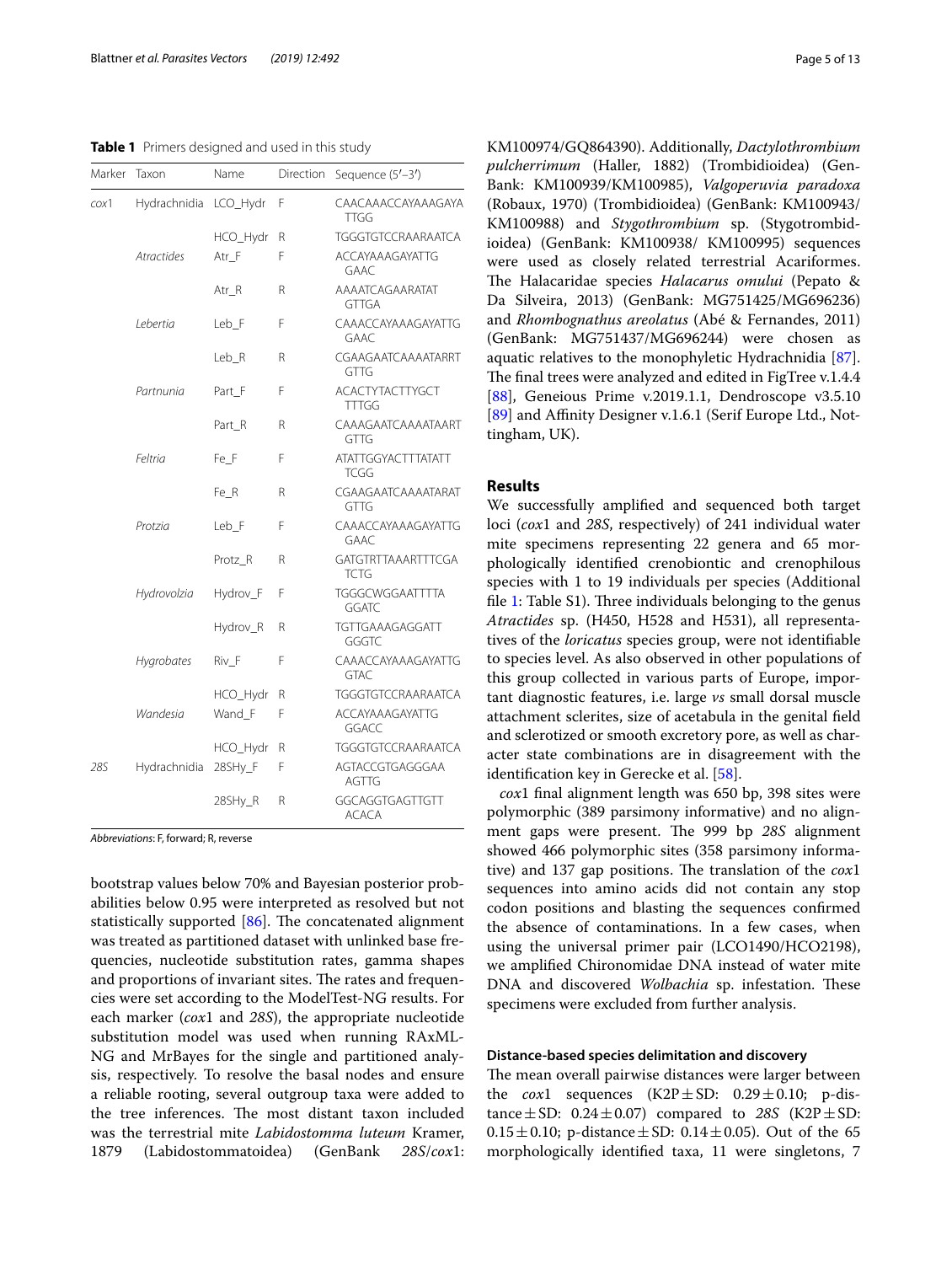taxa (Bandakia concreta Thor, 1913, Hygrobates nor*vegicus* (Thor, 1897), *Ljania bipapillata* Thor, 1898, *Partnunia steinmanni* Walter, 1906, *Wandesia racovitzai* Gledhill, 1970, *Wandesia thori* Schechtel, 1912 and *Zschokkea oblonga* Koenike, 1892) showed exceptionally high intraspecifc *cox*1 K2P distances (>0.05) and the majority (47 species) had within species K2P distances between 0 and 0.03 (Fig. [1](#page-5-0)). *Hygrobates norvegicus* exhibited the largest mean genetic *cox*1 distances within morphologically identified species (K2P $\pm$ SD: 0.12 $\pm$ 0.08; p-distance  $\pm$  SD: 0.10  $\pm$  0.07), whereas several species showed mean intraspecifc K2P distanced below 0.01  $(<1\%)$  (Fig. [1\)](#page-5-0).

The SPIDER threshold optimization procedure analysis, which was conducted after the removal of singleton species and sequences of the seven taxa showing exceptionally high intraspecifc variation, revealed an optimal K2P distance threshold at 0.056 (5.6%) and a p-distance threshold at 0.053 (5.3%) for species identifcation purposes with no false positive and low false negative identifcations (9 out of 225 sequences). Assuming that *cox*1 species identifcation threshold, the individuals belonging to the above-mentioned taxa, which show high intraspecifc variation, are likely to represent more than one species. This threshold was confirmed by the ABGD method that indicated a barcoding gap between K2P and p-distances of 0.06 and 0.09 (Additional fle [2](#page-9-1): Figure S1). ABGD initial partition revealed 69 and the recursive partition 70 groups, which can be seen as equivalent to species. Each of the seven taxa showing high intraspecifc distances were split into two separate groups. Additionally, *Lebertia schechteli* Thor, 1913 showed clade separation in the recursive but not the initial partition causing the disparate number of groups between the partitions

(Additional files  $3$  and  $4$ : Figures  $S2$  and  $S3$ ). This generally confrms the SPIDER results and indicates the presence of more species than *the a priori* identifed morphospecies. Contrary to that, *Lebertia crenophila* Viets, 1920, *Lebertia holsatica* Viets, 1920 and *Lebertia lativentris* Viets, 1922 as well as *Atractides macrolaminatus/A. loricatus* and *Atractides brendle* Gerecke, 2003 were grouped together as the same species in both ABGD partitions. The same analyses were conducted for the  $28S$ dataset. However, neither the ABGD nor the SPIDER method revealed a threshold suitable for species identifcation purposes. ABGD indicated the absence of a clear barcoding gap for the *28S* locus (Additional fle [5:](#page-9-4) Figure S4) and the threshold optimization implemented in the SPIDER R package indicated high levels of false negative and false positive identifcations at diferent thresholds.

### **Phylogenetic species delimitation and discovery**

The results obtained by the distance-based species delimitations were generally confrmed by the phylogenetic approach. However, in contrast to the combined *28S* and *cox*1 analysis, the single marker datasets alone did not allow to correctly reveal phylogenetic relationships at diferent taxonomic ranks and the BI trees (Additional fles [6](#page-9-5) and [7:](#page-9-6) Trees S1 and S2) showed several unresolved nodes and polytomies compared to the better resolved ML trees (Additional fles [8](#page-9-7) and [9:](#page-9-8) Figures S5 and S6). *cox*1 analyses incorrectly clustered higher taxonomic levels (e.g. genus, family and superfamily). For example, the genus *Protzia* Piersing, 1896 was clustered together with *Sperchon* Kramer, 1877 instead of the more closely related *Partnunia* Piersing, 1896 (Additional fle [8:](#page-9-7) Figure S5). *28S* correctly reconstructed higher taxonomic levels but did not allow resolving species relationships in

<span id="page-5-0"></span>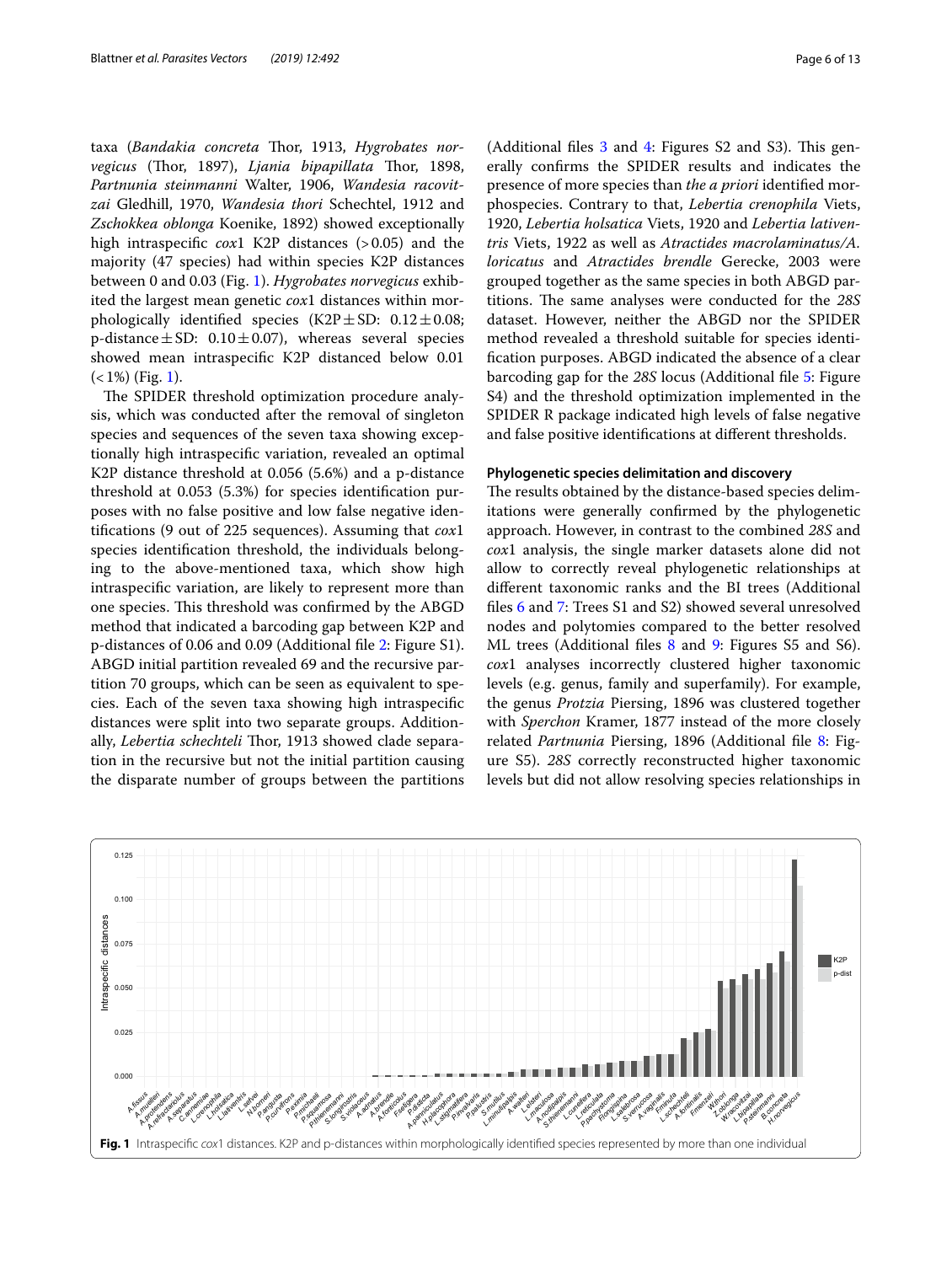several cases, e.g. *Feltria cornuta* Walter, 1927 and *Feltria longispina* Motas & C. Angelier, 1927 or *Lebertia holsatica* Viets, 1920 and *Lebertia lativentris* Viets, 1922 (Additional fle [9:](#page-9-8) Figure S6). Compared to the single marker analysis, the overall taxonomic relatedness was depicted correctly by the combined dataset (Fig. [2](#page-6-0)). Furthermore, both phylogenetic methods (ML and BI) showed largely congruent and stable tree topologies when applied to the combined *cox*1 and *28S* alignment (Additional fle [10](#page-9-9): Alignment S1). Due to these fndings, we will focus on the ML tree with combined branch support data (Fig. [2](#page-6-0)).

Results showed that the superfamilies (Hydrovolzioidea, Hydryphantoidea, Lebertioidea, Arrenuroidea and Hygrobatoidea) are monophyletic and clearly separated from each other. A relatively distinct clade affiliation of individuals belonging to the morphologically identifed species is evident (Fig. [2](#page-6-0)). The previously mentioned specimens showing high intraspecifc distances are also clearly separated into diferent clades. All corresponding branches showed high support values, indicating high probabilities of these splits. In the case of *Partnunia steinmanni*, individuals are grouped in two distinct clades, *Partnunia* cf. *steinmanni* A that shares a common ancestor with brook inhabiting (rhithrobiont) *Partnunia angusta* (Koenike, 1893) and *Partnunia* cf. *steinmanni* B. Both morphologically unidentifable *Atractides* sp. (A & B) individuals represent two genetic species and also the individual belonging to the *Atractides* gr. *macrolaminatus/loricatus* is clearly separated from all other *Atractides* sp. specimens (Fig. [2\)](#page-6-0).

# **Discussion**

Morphological species identifcation has a long tradition and is commonly used to identify species for scientifc and applied (e.g. ecosystem assessment) purposes [\[90](#page-11-48)]. Recently, it has been shown that molecular data reliably complement morphological species identifcation and has many advantages, especially when used to identify multiple species at once [\[36](#page-10-25), [91\]](#page-12-0). Furthermore, molecular species delimitation resolves taxonomic uncertainties. When combined with other species-defning characteristics such as morphology it produces a more complete conclusion (e.g. [[34,](#page-10-29) [35,](#page-10-24) [92](#page-12-1), [93\]](#page-12-2)).

Our results generally confrm the morphological species delimitation but show that Hydrachnidia species

richness is underestimated and molecular methods are essential to discover currently overlooked biodiversity. The distance-based species delimitation methods revealed an intraspecifc *cox*1 threshold between 5.6% (SPIDER) and 6% (ABGD) K2P distance, which is relatively high compared to other taxa [\[31,](#page-10-21) [48](#page-11-8)] but seems to be typical in water mites [[28,](#page-10-28) [29](#page-10-22), [94](#page-12-3)]. However, species delimitation solely based on fxed genetic distance thresholds can be misleading and thresholds should be estimated individually for each dataset [[38,](#page-10-27) [95,](#page-12-4) [96](#page-12-5)], especially in taxa with clade-specifc intraspecifc *cox*1 distances as demonstrated for water mites in this and previous studies (e.g. [[94,](#page-12-3) [97\]](#page-12-6)). As the *28S* marker region did not show a distinct barcoding gap and a clear species identifcation threshold was not evident, we do not recommend using it as single marker for threshold-based species identifcation of water mites.

The distance- and morphology-based results were confrmed by applying a phylogenetic approach. A clear monophyletic clade afliation of individuals belonging to the same species was evident. Both, the distance-based and the phylogeny-based species delimitation revealed that seven morphologically identifed species (*Bandakia concreta*, *Hygrobates norvegicus*, *Ljania bipapillata*, *Partnunia steinmanni*, *Wandesia racovitzai*, *Wandesia thori* and *Zschokkea oblonga*) show high genetic diferences and therefore are likely to represent more than one species. The *cox*1 ABGD results differed in two cases from the other methods. *Lebertia crenophila*, *L. holsatica* and *L. lativentris* were grouped together as one species as it was also the case in *Atractides macrolaminatus/loricatus* and *A. brendle*. However, these species phylogenetically belong to diferent clades with high support values and we therefore assume that ABGD erroneously groups the respective sequences and underestimates the number of species, a tendency that has already been shown by other studies (e.g. [[98](#page-12-7)]). Furthermore, ABGD initial and the recursive partition diferently grouped *L. schechteli* individuals either as one single or two separate species. The initial partition is considered as more stable and usually better represents the groups that are defned by taxonomists [[76,](#page-11-34) [99\]](#page-12-8). In addition, the phylogenetic inferences revealed a distinct *L. schechteli* clade. Therefore, we assume that our *L. schechteli* specimens belong to a single species. However, the recursive partition results show

<sup>(</sup>See fgure on next page.)

<span id="page-6-0"></span>**Fig. 2** Maximum likelihood tree of the combined *cox*1 and *28S* datasets. Support values are shown as bootstrap (BS) and posterior probability (PP) values (PP/BS). Nodes fully supported by PP = 1 and  $BS = 100$  are shown as  $+$ . In the case of clear monophyletic clades, tip nodes with more than one individual were collapsed with the number of individuals indicated as ( $n = X$ ). In the case of clade separation within morphologically identified species we named the corresponding specimens by using the species name, cf. and A & B. Clades containing more molecular species than the *a priori* morphospecies are marked in red. Specimen IDs and sampling data of the individuals belonging to species are provided in Additional fle [1:](#page-9-0) Table S1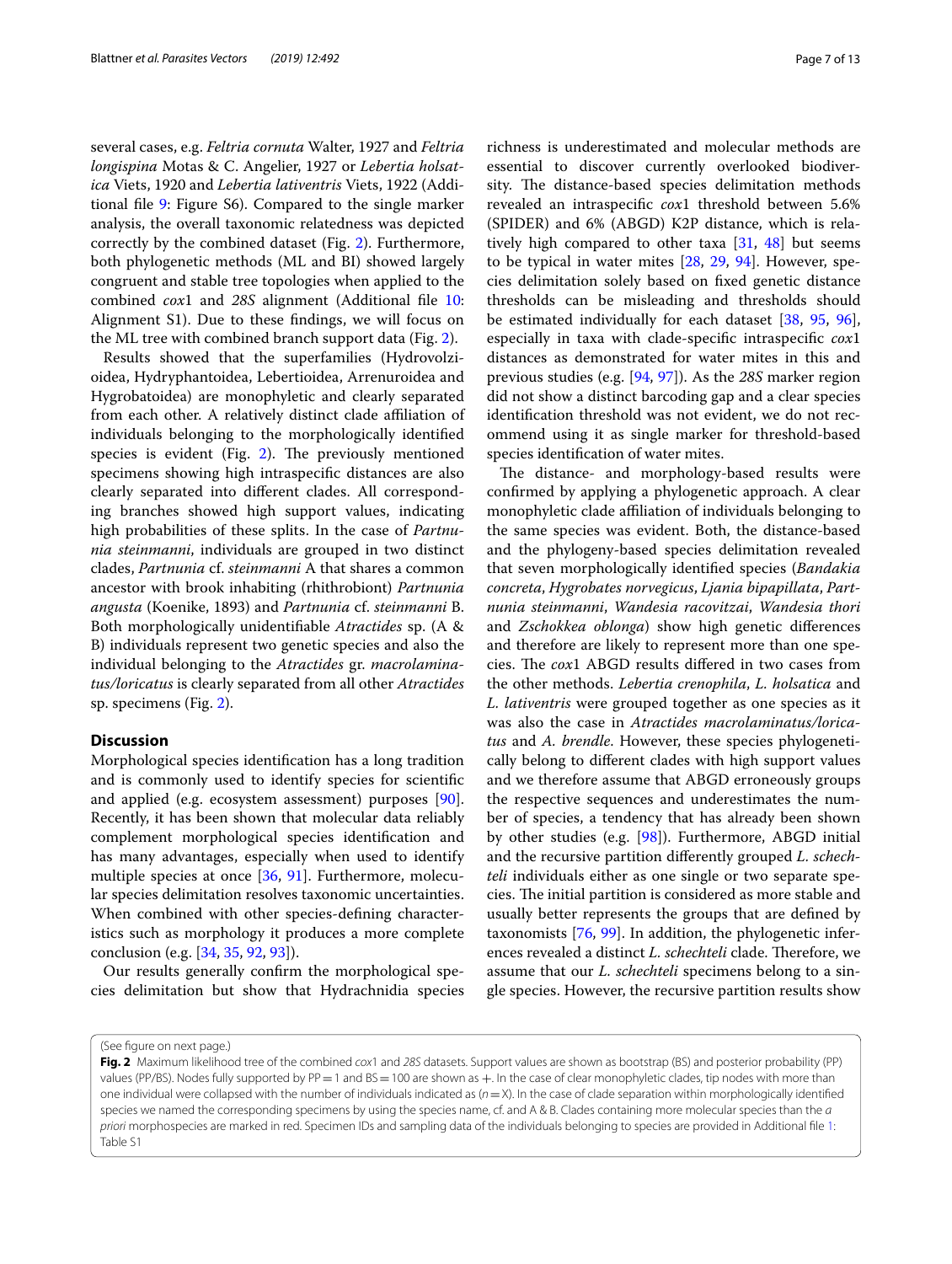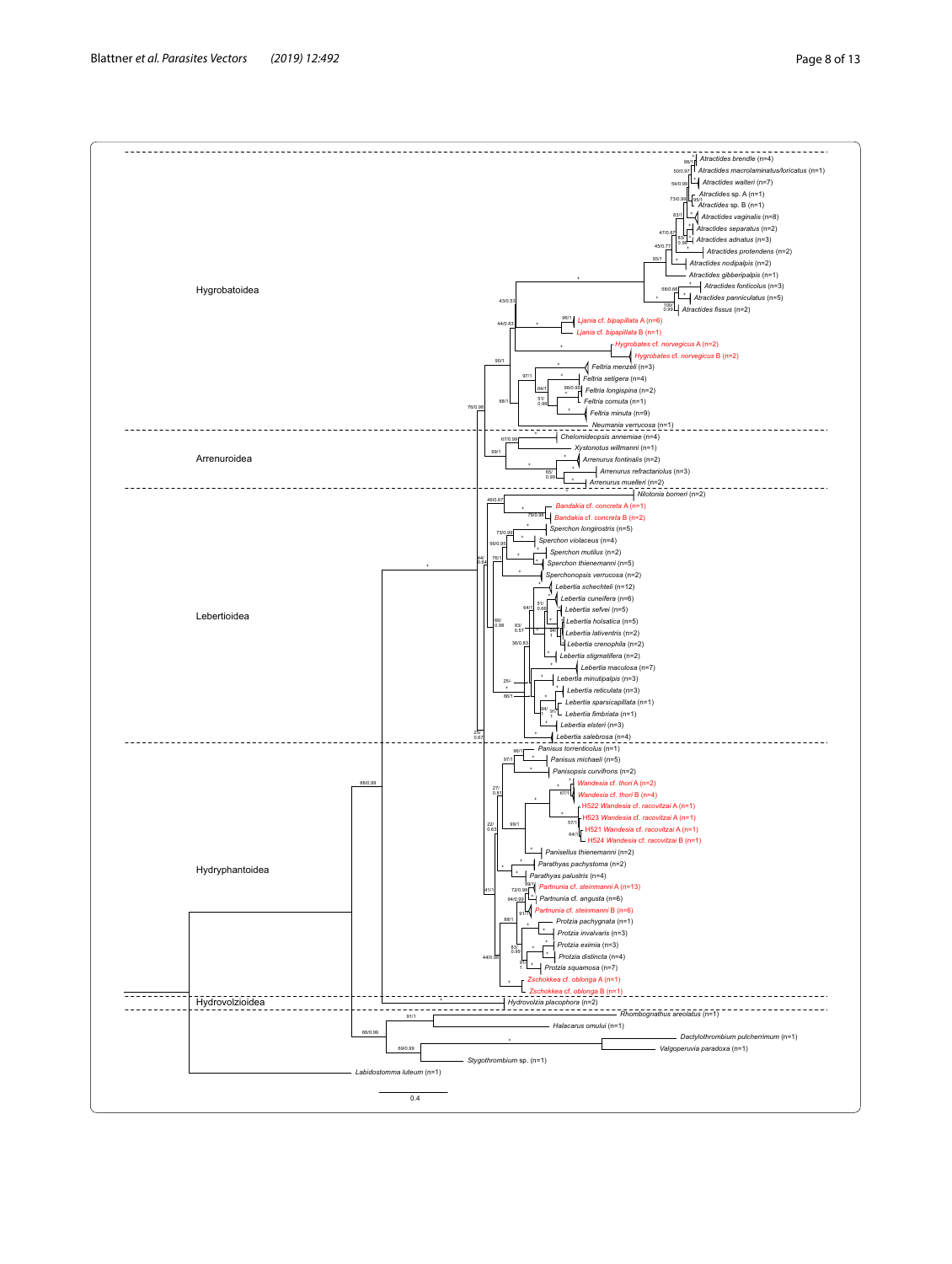the possibility of diferentiation and indicate that further research is advisable. In the analysis of *H. norvegicus* and *P. steinmanni* we were able to include several individuals per genotype, whereas in the other taxa diferentiation is based on single individuals. Therefore, further individuals of diferent populations will be processed prior to the fnal description of the potentially new species.

Results suggest the monophyly of Hydrachnidia and the previously defned superfamilies, supporting the findings of Dabert et al.  $[87]$  $[87]$  $[87]$ . In contrast to the latter authors, and possibly due to the inclusion of more taxa in this study, our data support a Hydryphantoidea monophylum. However, the corresponding node separating Hydryphantoidea and Lebertioidea is poorly supported in our results and therefore should be further questioned. Similar to the study of Dabert et al. [[87\]](#page-11-45), we equally observed that *cox*1 or *28S* alone are incapable of fully resolving phylogenetic relationships. This phenomenon can probably be caused by mito-nuclear discordance, which has already been recorded for mites and other taxa [[100](#page-12-9), [101\]](#page-12-10) and was reviewed intensively [[102](#page-12-11)]. Besides this assumption postulating diverging nuclear and mitochondrial phylogenies, the diferent taxonomic resolution of the two marker regions is likely caused by the loss of phylogenetic information. This can be explained by the fast-evolving character of mitochondrial compared to nuclear DNA and therefore faster loss of ancestral polymorphisms in *cox*1 [[102](#page-12-11)[–105](#page-12-12)]. Arabi et al. [[105\]](#page-12-12) showed exceptionally high mitogenomic rearrangements especially in Chelicerata, which fosters this assumption. Therefore, we conclude the necessity of complementing the standard barcoding marker *cox*1 with at least one additional genetic marker, e.g. *28S* or *18S* rDNA, to investigate species relationships and fully resolve water mite taxonomy.

These findings show that the choice of species identifcation markers must be done with caution and should be adjusted to the research question. For Hydrachnidia, *cox*1 serves as a useful marker if solely species identifcation is of interest. If the goal is to assign sequences to higher taxonomic levels, another locus should be taken into account. This is also crucial if the aim is to assess the amount of undescribed species in an environment. Currently, most metabarcoding approaches are based on *cox*1 alone [[106–](#page-12-13)[109](#page-12-14)] and few studies investigated the perfor-mance of alternative loci (e.g. [\[110](#page-12-15)[–112\]](#page-12-16)). Apart from the taxon assignment limitations when using *cox*1 alone, our fndings show that the primer bias problem [[36,](#page-10-25) [111](#page-12-17)] needs to be considered when water mites are targeted in metabarcoding studies as universal *cox*1 primers show unsatisfactory amplification performance. This could potentially be circumvented by using a combination of more specifc *cox*1 primer sets as has been done in this study, a better matching universal one or the establishment of a new metabarcoding marker for this taxon. We were able to show that molecular methods have a great potential to reveal new water mite species and more studies are needed to complete barcoding databases and refne biodiversity estimates. Fundamental knowledge of species diversity is an essential precondition for implementing water mites in recent monitoring approaches and use them as powerful bioindicators [[113,](#page-12-18) [114](#page-12-19)] in freshwater assessments as for example required by the European Water Framework Directive (WFD) [\[115](#page-12-20)], and may also ofer an opportunity for a more nuanced understanding of environmental change impacts on springs systems.

Looking at spring inhabiting Hydrachnidia species, our work contributes to the accumulation of species barcoding data. Our data covers 47.5% of the currently described 137 spring water mite species in Europe [\[9](#page-10-5)] and covers the most abundant taxa, especially in the central Alps. Compared to other studies, which investigate Hydrachnidia diversity by applying morphological and molecular techniques in other aquatic habitats than springs (e.g. [[28,](#page-10-28) [87,](#page-11-45) [94](#page-12-3), [116](#page-12-21), [117](#page-12-22)]), we were able to include a large subset of diferent species belonging to diferent taxonomic groups including the Proto-, Eu- and Neohydrachnidia [[87](#page-11-45)]. A relatively high proportion of morphologically identifed species (10.8%) showed to be more diversifed than had been assumed, which indicates an overall underestimation of Hydrachnidia species richness in springs and other aquatic habitats. This indicates that species diversity related research questions such as host specifcity of diferent water mite species need to be reconsidered. *Hygrobates norvegicus*, *Partnunia steinmanni* and *Ljania bipapillata* were shown to have a rather wide host species spectrum [[18](#page-10-12), [19\]](#page-10-13). Considering our results, which indicate that these three morphologically described taxa consist of several novel species, the number of hosts per water mite species could be lower and reveal a tendency towards high host specifcity.

The dispersal abilities of Hydrachnidia highly depend on the parasitic larval stage that attaches to an insect host that can carry it to a diferent habitat and therefore governs water mite presence or absence in an environment [[2,](#page-10-1) [13,](#page-10-30) [118](#page-12-23)]. Especially in rather isolated freshwater habitats like springs, water mite species dispersal is directly linked with their specifc hosts leading to the conclusion that phylogeographic patterns are shared between hosts and parasites. Combined with our assumption of increased host specificity due to the unexpected high degree of Hydrachnidia species diversifcation, future studies on gene flow patterns between water mite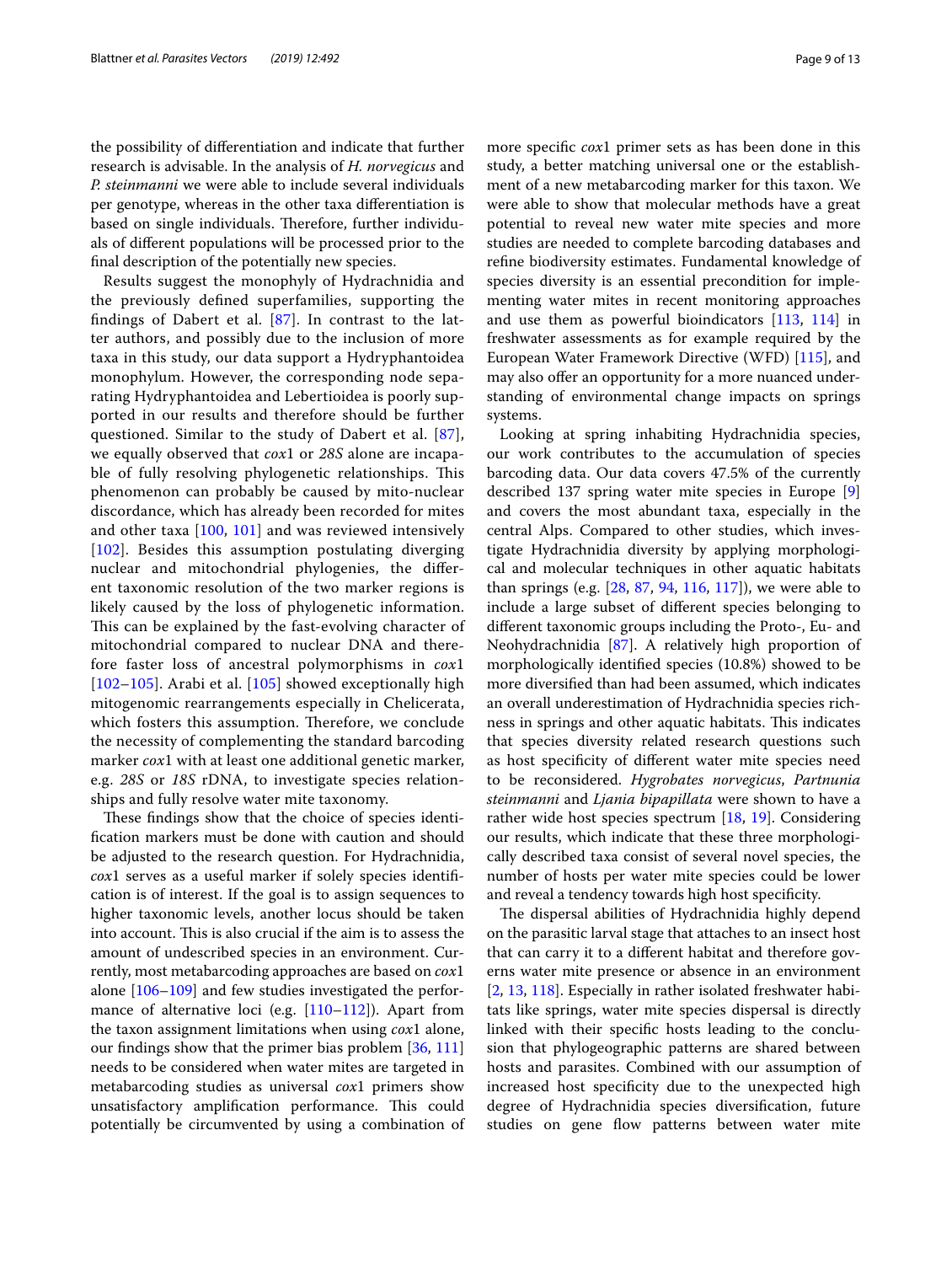populations can verify the hypothesis that springs are isolated island-like habitats for the mites as well as their insect hosts.

In Europe, 970 water mite species have been recorded to date [[9\]](#page-10-5) and, applying our fndings, at least 105 additional species potentially exist. Due to the fact that water mite species diversity increases towards southern parts of Europe [[9\]](#page-10-5) we expect an even higher degree of undiscovered species as our dataset mainly consists of specimens collected in central Europe. On this basis, future water mite barcoding projects will be able to gradually fill the gaps of taxonomic knowledge. This is an important prerequisite to incorporating modern species identifcation and monitoring techniques (e.g. metabarcoding) in future water mite-related freshwater and spring assessment studies.

# **Conclusions**

Our aim was to verify and complement the mainly morphology-based species delimitation of an often neglected, highly diverse taxon in freshwater ecosystems. Our results show that water mite diversity in springs seems to be higher than expected. Molecular methods are largely congruent with morphology and serve as a species delimitation and identifcation tool. They are particularly powerful if species discovery is the main goal. *cox*1 as a standard barcoding marker is useful for identifying Hydrachnidia species but is not suitable for assigning them to higher taxonomic levels (e.g. genera, families or superfamilies). This limitation can be overcome by using distance- and phylogenybased multi marker approaches. Our data contributes to genetic species identifcation databases by adding crenobiontic water mite sequences, which is a precondition for implementing modern methods of freshwater ecosystem assessment such as metabarcoding and eDNA species community monitoring in spring ecology.

# **Supplementary information**

**Supplementary information** accompanies this paper at [https://doi.](https://doi.org/10.1186/s13071-019-3750-y) [org/10.1186/s13071-019-3750-y.](https://doi.org/10.1186/s13071-019-3750-y)

<span id="page-9-0"></span>**Additional fle 1: Table S1.** List of specimens with sampling data, voucher museum IDs (Natural History Museum of Basel) and the sequence accession numbers.

<span id="page-9-2"></span><span id="page-9-1"></span>**Additional fle 2: Figure S1.** ABGD output plots of the *cox*1 K2P (A&B) and p-distances (C&D).

<span id="page-9-3"></span>**Additional fle 3: Figure S2.** Initial partition ABGD *cox*1 output tree. Shows individuals grouped as putative species delimited by the ABGD method. Clades indicating more species than the a-priori morphospecies are marked in red.

**Additional fle 4: Figure S3.** Recursive partition ABGD *cox*1 output tree. Shows individuals grouped as putative species delimited by the ABGD method. Clades indicating more species than the a-priori morphospecies are marked in red and diferences to the initial partition in blue.

<span id="page-9-5"></span><span id="page-9-4"></span>**Additional fle 5: Figure S4.** ABGD output plots of the *28S* K2P (A&B) and p-distances (C&D).

**Additional fle 6: Tree S1.** *cox*1 phylogenetic BI tree MrBayes output fle containing support values (posterior probability) (can be viewed in the program FigTree).

<span id="page-9-6"></span>**Additional fle 7: Tree S2.** *28S* phylogenetic BI tree MrBayes output fle containing support values (posterior probability) (can be viewed in the program FigTree).

<span id="page-9-7"></span>**Additional fle 8: Figure S5.** *cox*1 RAxML-NG Maximum Likelihood tree with support values. Clades indicating more species than the a-priori morphospecies are marked in red.

<span id="page-9-8"></span>**Additional fle 9: Figure S6.** *28S* RAxML-NG Maximum Likelihood tree with support values. Clades indicating more species than the a-priori morphospecies are marked in red.

<span id="page-9-9"></span>**Additional fle 10: Alignment S1.** MAFFT Alignment of the combined (*cox*1 and *28S*) dataset and the root GenBank sequences, used to generate the phylogenetic tree.

### **Abbreviations**

*28S*: large subunit ribosomal RNA gene; *18S*: small subunit ribosomal RNA gene; ABGD: Automatic Barcode Gap Discovery (species delimitation algorithm); BI: Bayesian inference (phylogenetic tree inference method); BIC: Bayesian information criterion; BLASTn: Nucleotide Basic Local Alignment Search Tool; BOLD: Barcode of Life Database; BS: bootstrap; *cox*1: cytochrome *c* oxidase subunit 1 gene; eDNA: environmental DNA; G: Gamma parameter; gDNA: genomic DNA; I: invariant sites; K2P: Kimura 2-parameter; LSU: large subunit; MAFFT: multiple alignment using fast Fourier transform (sequence alignment algorithm); MCMC: Markov chain Monte Carlo; MEGA: Molecular Evolutionary Genetic Analysis (molecular genetics software); ML: maximum likelihood (phylogenetic tree inference method); MPI: message passing interface; numts: nuclear copies of mitochondrial DNA; PP: posterior probability; RAxML: randomized accelerated maximum likelihood (phylogenetic tree inference software); rDNA: ribosomal DNA; SPIDER: Species Identity and Evolution in R; WFD: Water Framework Directive.

#### **Acknowledgements**

We thank numerous persons from the Berchtesgaden (Germany) and Gesäuse (Austria) National Parks as well as the Swiss National Park for support and assistance during the feldwork. Special thanks go to Nathanael Beck for his advice and helpful comments on the molecular techniques. We appreciate the commitment and cooperation of Alicia Escher and Enrica Steiner for data collection. Furthermore, we thank Dr Colin J. Courtney Mustaphi and Joshua Ebner for language improvement and helpful comments. We appreciate the suggestions and comments of the anonymous reviewers and the editor, who greatly helped to improve the manuscript.

#### **Authors' contributions**

All authors contributed to the study design. LB and RG carried out sample collection and the morphological identifcation of the Hydrachnidia specimens. LB performed all laboratory work, analyzed data, conducted bioinformatics and wrote the manuscript. All authors read and approved the fnal manuscript.

#### **Funding**

This study was made possible by funding from the Swiss National Science Foundation (SNSF) within the project: "Adaptation or isolation: Disenthralling the myth of crenobiosis of spring-dwelling invertebrates" (grant no. 31003A\_176234 to SvF).

#### **Availability of data and materials**

Data analyzed during this study are included in this published article and its additional fles. New sequences generated in this work were deposited in the GenBank database under the accession numbers MK889511–MK889751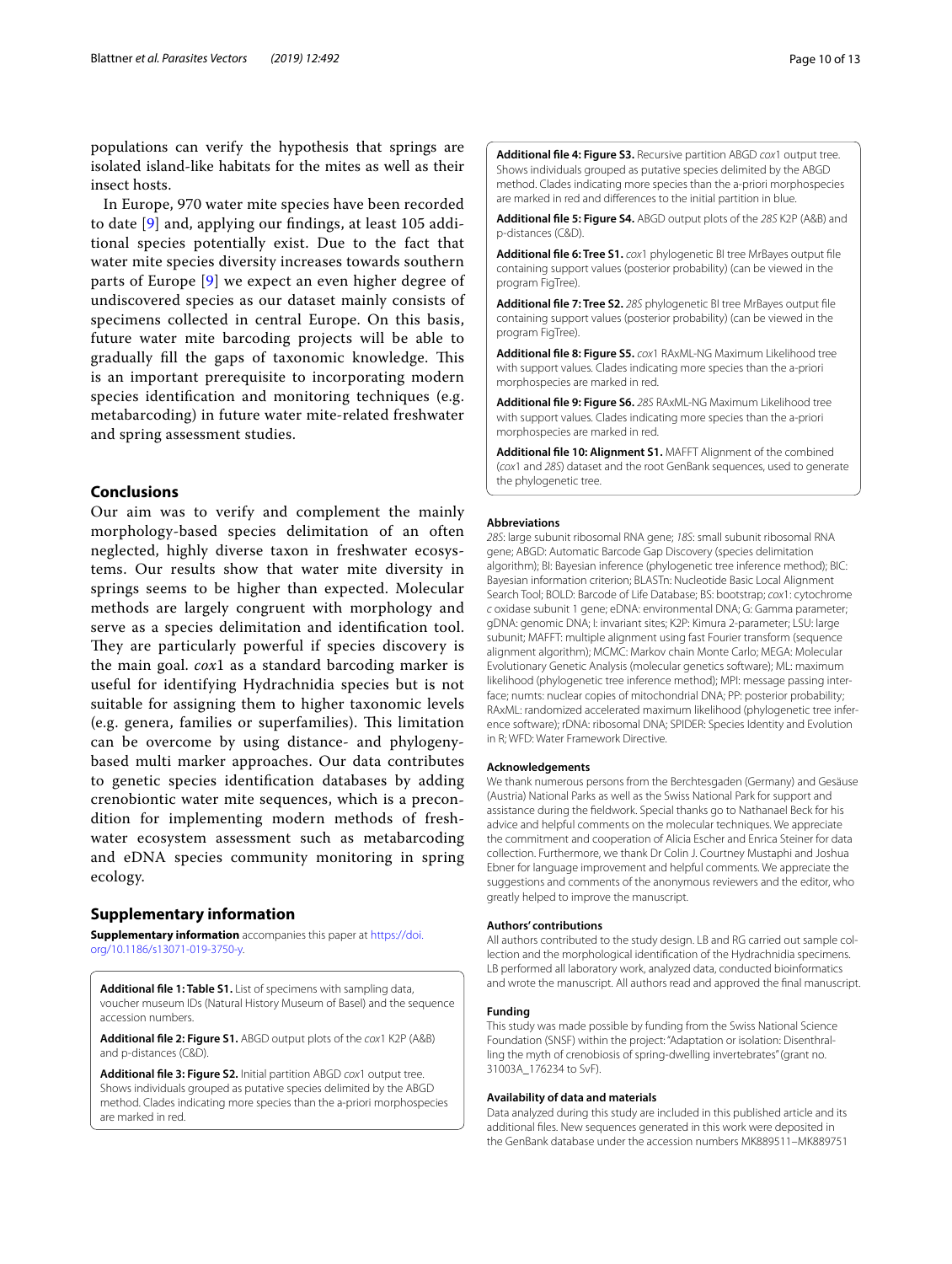(*cox*1) and MK889752–MK889992 (*28S*) and on BOLDsystems under the IDs LBCWS001-19 to LBCWS245-19 (*cox*1). Water mite voucher specimens are stored in the acarological collection of the Natural History Museum Basel (Switzerland) under the identifcations NMB-TROM-10000 to NMB-TROM-10240.

#### **Ethics approval and consent to participate**

Not applicable.

### **Consent of publication**

Not applicable.

#### **Competing interests**

The authors declare that they have no competing interests.

#### **Author details**

<sup>1</sup> Department of Environmental Sciences, Geoecology Research Group, University of Basel, St. Johanns-Vorstadt 10, 4056 Basel, Switzerland. 2 Department of Biology, University of Tübingen, Auf der Morgenstelle 28E, 72076 Tübingen, Germany.

### Received: 13 May 2019 Accepted: 12 October 2019 Published online: 21 October 2019

#### <span id="page-10-0"></span>**References**

- 1. Di Sabatino A, Smit H, Gerecke R, Goldschmidt T, Matsumoto N, Cicolani B. Global diversity of water mites (Acari, Hydrachnidia; Arachnida) in freshwater. Hydrobiologia. 2008;595:303–15.
- <span id="page-10-1"></span>2. Di Sabatino A, Gerecke R, Martin P. The biology and ecology of lotic water mites (Hydrachnidia). Freshw Biol. 2000;44:47–62.
- 3. Bohonak AJ. Efect of insect-mediated dispersal on the genetic structure of postglacial water mite populations. Heredity. 1999;82:451–61.
- <span id="page-10-10"></span>4. Bilton DT, Freeland JR, Okamura B. Dispersal in freshwater invertebrates. Annu Rev Ecol Syst. 2001;32:159–81.
- <span id="page-10-2"></span>5. Zawal A. The role of insects in the dispersion of water mites. Acta Biol Univ Daugavp. 2003;3:9–14.
- <span id="page-10-3"></span>6. Walter DE, Proctor HC. Mites: ecology, evolution & behaviour. 2nd ed. Dodrecht: Springer; 2013.
- <span id="page-10-4"></span>7. Stoch F, Gerecke R, Pieri V, Rossetti G, Sambugar B. Exploring species distribution of spring meiofauna (Annelida, Acari, Crustacea) in the south-eastern Alps. J Limnol. 2011;70:65–76.
- 8. Di Sabatino A, Cicolani B, Gerecke R. Biodiversity and distribution of water mites (Acari, Hydrachnidia) in spring habitats. Freshw Biol. 2003;48:2163–73.
- <span id="page-10-5"></span>9. Gerecke R, Martin P, Gledhill T. Water mites (Acari: Parasitengona: Hydrachnidia) as inhabitants of groundwater-infuenced habitats - considerations following an update of Limnofauna Europaea. Limnologica. 2018;69:81–93.
- <span id="page-10-6"></span>10. Lanciani C. The infuence of parasitic water mites on the instantaneous death rate of their hosts. Oecologia. 1979;44:60–2.
- 11. Smith BP. Host-parasite interaction and impact of larval water mites on insects. Ann Rev Entomol. 1988;33:487–507.
- 12. Smith IM. Water mites (Acari: Parasitengona: Hydrachnidia) of spring habitats in Canada. Mem Entomol Soc Canada. 1991;155:141–67.
- <span id="page-10-30"></span>13. Martin P, Gerecke R. Diptera as hosts of water mite larvae—an interesting relationship with many open questions tionship with many open questions. Lauterbornia. 2009;68:95–103.
- <span id="page-10-7"></span>14. Werblow A, Martin P, Dörge DD, Koch LK, Mehlhorn H, Melaun C. Hyperparasitism of mosquitoes by water mite larvae. Parasitol Res. 2015;114:2757–65.
- <span id="page-10-8"></span>15. Cantonati M, Gerecke R, Bertuzzi E. Springs of the Alps—sensitive ecosystems to environmental change: from biodiversity assessments to long-term studies. Hydrobiologia. 2006;562:59–96.
- <span id="page-10-9"></span>16. Von Fumetti S, Blattner L. Faunistic assemblages of natural springs in diferent areas in the Swiss National Park: a small-scale comparison. Hydrobiologia. 2016;793:175–84.
- <span id="page-10-11"></span>17. Rabosky DL. Reproductive isolation and the causes of speciation rate variation in nature. Biol J Linn Soc. 2016;118:13–25.
- <span id="page-10-12"></span>18. Martin P, Stur E, Wiedenbrug S. Larval parasitism of spring-dwelling alpine water mites (Hydrachnidia, Acari): a study with particular reference to chironomid hosts. Aquat Ecol. 2009;44:431–48.
- <span id="page-10-13"></span>19. Martin P, Stur E. Parasite-host associations and life cycles of spring-living water mites (Hydrachnidia, Acari) from Luxembourg. Hydrobiologia. 2006;573:17–37.
- <span id="page-10-14"></span>20. Gerecke R, Di Sabatino A. Water mites (Hydrachnidia and Halacaridae) in spring habitats: a taxonomical and ecological perspective. In: Cantonati M, Bertruzzi E, Spitale D, editors. The Spring habitat: biota and sampling methods. Trento: Museo Tridentino di Scienze Naturali; 2007. p. 193–216.
- <span id="page-10-15"></span>21. Rosati M, Cantonati M, Primicerio R, Rossetti G. Biogeography and relevant ecological drivers in spring habitats: a review on ostracods of the Western Palearctic. Int Rev Hydrobiol. 2014;99:409–24.
- <span id="page-10-16"></span>22. Cantonati M, Füreder L, Gerecke R, Jüttner I, Cox EJ. Crenic habitats, hotspots for freshwater biodiversity conservation: toward an understanding of their ecology. Freshw Sci. 2012;31:463–80.
- <span id="page-10-17"></span>23. Pešić V, Valdecasas AG, García-Jiménez R. Simultaneous evidence for a new species of *Torrenticola* Piersing, 1896 (Acari: Hydrachnidia) from Montenegro. Zootaxa. 2012;3515:38–50.
- 24. Ding JH, Sun JL, Zhang X. A new species of the water mite genus *Sperchon* Kramer, 1877 from China, with identifying *Sperchon rostratus* lundblad, 1969 through DNA barcoding (Acari, Hydrachnidia, Sperchontidae). ZooKeys. 2017;2017:47–61.
- 25. Pešić V, Smit H. A checklist of water mites of Central Asia with description of six new species (Acari, Hydrachnidia) from Kyrgyzstan. Acarologia. 2018;58:165–85.
- <span id="page-10-18"></span>26. Smit H. A second species of the water mite genus Sinhaladwipabates Gledhill & Wiles, 1997 from Thailand (Acari: Hydrachnidia: Hygrobatidae). Ecol Montenegrina. 2018;101:99–101.
- <span id="page-10-19"></span>27. Asadi M, Hinomoto N, Saboori A, Javan-Nikkhah M. Genetic diversity in mitochondrial cytochrome *c* oxidase subunit I sequences of the water mite *Hygrobates fuviatilis* (Acari: Hydrachnidia: Hygrobatidae). Int J Acarol. 2012;38:96–100.
- <span id="page-10-28"></span>28. Staalstedt J, Bergsten J, Ronquist F. "Forms" of water mites (Acari: Hydrachnidia): intraspecifc variation or valid species? Ecol Evol. 2013;3:3415–35.
- <span id="page-10-22"></span>29. Pešić V, Asadi M, Cimpean M, Dabert M, Esen Y, Gerecke R, et al. Six species in one: evidence of cryptic speciation in the *Hygrobates fuviatilis* complex (Acariformes, Hydrachnidia, Hygrobatidae). Syst Appl Acarol. 2017;22:1327–37.
- <span id="page-10-20"></span>30. Pešić V, Broda Ł, Dabert M, Gerecke R, Martin P, Smit H. Re-established after hundred years: defnition of Hygrobates prosiliens Koenike, 1915, based on molecular and morphological evidence, and redescription of H. longipalpis (Hermann, 1804) (Acariformes, Hydrachnidia, Hygrobatidae). Syst Appl Acarology. 2019;24:1490–511.
- <span id="page-10-21"></span>31. Hebert PDN, Cywinska A, Ball SL, DeWaard JR. Biological identifcations through DNA barcodes. Proc Biol Sci. 2003;270:313–21.
- <span id="page-10-23"></span>32. Copilaș-Ciocianu D, Zimța A-A, Petrusek A. Integrative taxonomy reveals a new *Gammarus* species (Crustacea, Amphipoda) surviving in a previously unknown southeast European glacial refugium. J Zool Syst Evol Res. 2018;57:272–97.
- 33. Lin X-L, Stur E, Ekrem T. DNA barcodes and morphology reveal unrecognized species in Chironomidae (Diptera). Insect Syst Evol. 2017;49:329–98.
- <span id="page-10-29"></span>34. Weiss M, Macher JN, Seefeldt MA, Leese F. Molecular evidence for further overlooked species within the *Gammarus fossarum* complex (Crustacea: Amphipoda). Hydrobiologia. 2014;721:165–84.
- <span id="page-10-24"></span>35. Montagna M, Mereghetti V, Lencioni V, Rossaro B. Integrated taxonomy and DNA barcoding of alpine midges (Diptera: Chironomidae). PLoS ONE. 2016;11:e0149673.
- <span id="page-10-25"></span>36. Elbrecht V, Vamos EE, Meissner K, Aroviita J, Leese F. Assessing strengths and weaknesses of DNA metabarcoding-based macroinvertebrate identifcation for routine stream monitoring. Methods Ecol Evol. 2017;8:1265–75.
- <span id="page-10-26"></span>37. Mächler E, Deiner K, Steinmann P, Altermatt F. Utility of environmental DNA for monitoring rare and indicator macroinvertebrate species. Freshw Sci. 2014;33:1174–83.
- <span id="page-10-27"></span>38. Meyer CP, Paulay G. DNA barcoding: error rates based on comprehensive sampling. PLoS Biol. 2005;3:e422.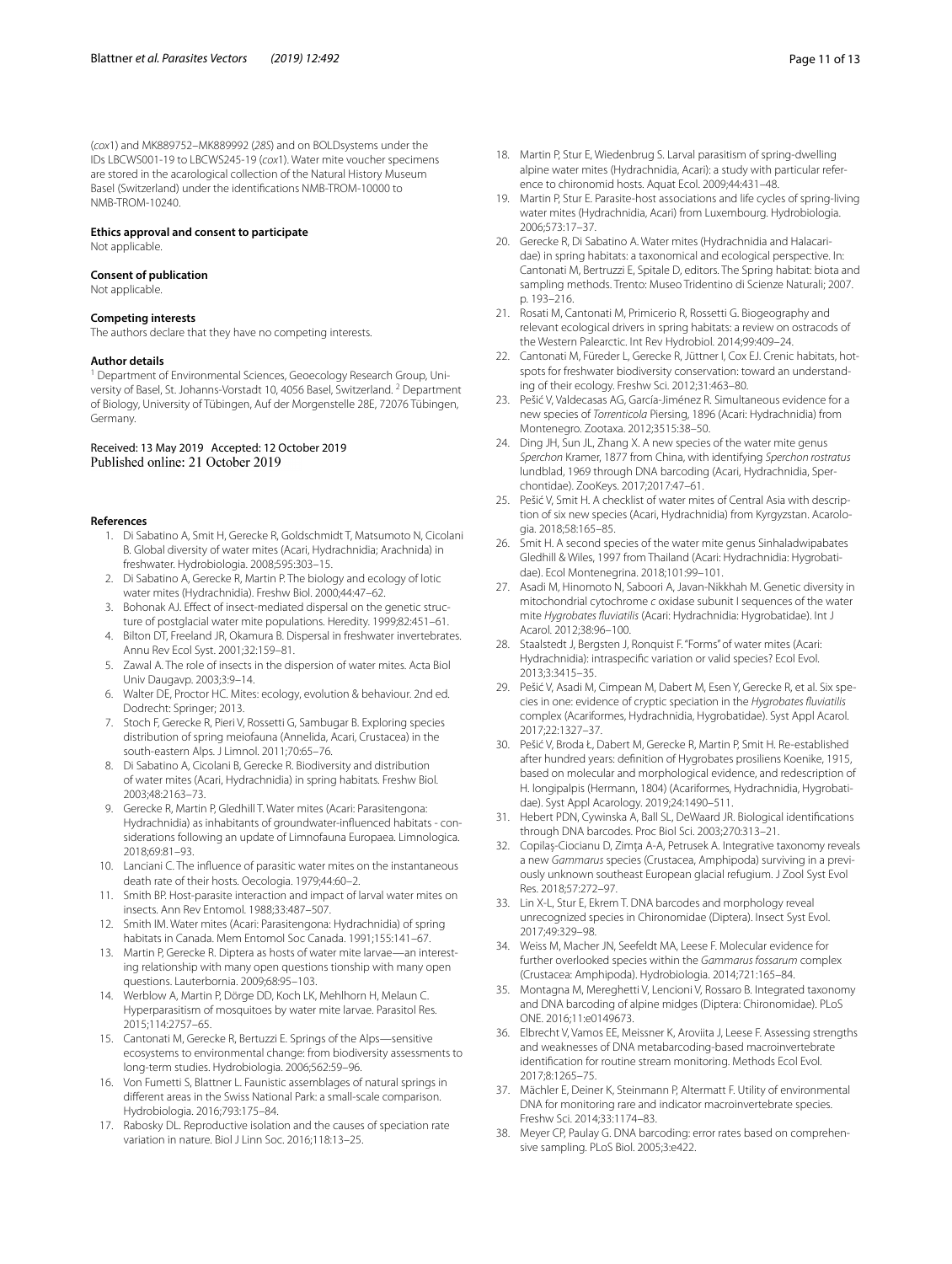- <span id="page-11-0"></span>39. Klopfstein S, Kropf C, Baur H. *Wolbachia* endosymbionts distort DNA barcoding in the parasitoid wasp genus *Diplazon* (Hymenoptera: Ichneumonidae). Zool J Linn Soc. 2016;177:541–57.
- <span id="page-11-1"></span>40. Smith MA, Bertrand C, Crosby K, Eveleigh ES, Fernandez-Triana J, Fisher BL. *Wolbachia* and DNA barcoding insects: patterns, potential, and problems. PLoS ONE. 2012;7:e36514.
- <span id="page-11-2"></span>41. Song H, Buhay JE, Whiting MF, Crandall KA. Many species in one: DNA barcoding overestimates the number of species when nuclear mitochondrial pseudogenes are coamplifed. Proc Natl Acad Sci USA. 2008;105:13486–91.
- 42. Haran J, Koutroumpa F, Magnoux E, Roques A, Roux G. Ghost mtDNA haplotypes generated by fortuitous NUMTs can deeply disturb infraspecifc genetic diversity and phylogeographic pattern. J Zool Syst Evol Res. 2015;53:109–15.
- <span id="page-11-3"></span>43. Hazkani-Covo E, Zeller RM, Martin W. Molecular poltergeists: mitochondrial DNA copies (numts) in sequenced nuclear genomes. PLoS Genet. 2010;6:e1000834.
- <span id="page-11-4"></span>44. Kimura M. A simple method for estimating evolutionary rates of base substitutions through comparative studies of nucleotide sequences. J Mol Evol. 1980;16(2):111–20.
- <span id="page-11-5"></span>45. Jinbo U, Kato T, Ito M. Current progress in DNA barcoding and future implications for entomology. Entomol Sci. 2011;14:107–24.
- <span id="page-11-6"></span>46. Collins RA, Boykin LM, Cruickshank RH, Armstrong KF. Barcoding's next top model: an evaluation of nucleotide substitution models for specimen identifcation. Methods Ecol Evol. 2012;3:457–65.
- <span id="page-11-7"></span>47. Waugh J. DNA barcoding in animal species: progress, potential and pitfalls. BioEssays. 2007;29:188–97.
- <span id="page-11-8"></span>48. Hebert PD, Ratnasingham S, DeWaard JR. Barcoding animal life: cytochrome *c* oxidase subunit 1 divergences among closely related species. Proc R Soc London Ser B Biol Sci. 2003;270:S96.
- <span id="page-11-9"></span>49. Sonnenberg R, Nolte A, Tautz D. An evaluation of *LSU* rDNA D1-D2 sequences for their use in species identifcation. Front Zool. 2007;4:6.
- <span id="page-11-10"></span>50. Lehmitz R, Decker P. The nuclear 28S gene fragment D3 as species marker in oribatid mites (Acari, Oribatida) from German peatlands. Exp Appl Acarol. 2017;71:259–76.
- 51. Mironov SV, Dabert J, Dabert M. A new feather mite species of the genus *Proctophyllodes* Robin, 1877 (Astigmata: Proctophyllodidae) from the long-tailed tit *Aegithalos caudatus* (Passeriformes: Aegithalidae) morphological description with DNA barcode data. Zootaxa. 2012;61:54–61.
- <span id="page-11-11"></span>52. Vasquez AA, Qazazi MS, Fisher JR, Failla AJ, Rama S, Ram JL. New molecular barcodes of water mites (Trombidiformes: Hydrachnidiae) from the Toledo Harbor region of Western Lake Erie, USA, with frst barcodes for *Krendowskia* (Krendowskiidae) and *Koenikea* (Unionicolidae). Int J Acarol. 2017;43:494–8.
- <span id="page-11-12"></span>53. Schizas NV, Street GT, Coull BC, Chandler GT, Quattro JM. An efficient DNA extraction method for small metazoans. Mol Mar Biol Biotechnol. 1997;6:381–3.
- <span id="page-11-13"></span>54. Böttger-Schnack R, Machida RJ. Comparison of morphological and molecular traits for species identifcation and taxonomic grouping of oncaeid copepods. Hydrobiologia. 2011;666:111–25.
- <span id="page-11-14"></span>55. Weigand AM. New *Zospeum* species (Gastropoda, Ellobioidea, Carychiidae) from 980 m depth in the Lukina Jama-Trojama cave system (Velebit Mts., Croatia). Subteranean Biol. 2013;11:45–53.
- <span id="page-11-15"></span>56. Bartsch I, Davids C, Deichsel R, Di Sapatino A, Gabrys G, Gerecke R. Chelicerata: Araneae, Acari I. In: Gerecke R, editor. Süsswasserfauna von Mitteleuropa. Heidelberg: Spektrum Akademischer Verlag; 2007.
- 57. Di Sabatino A, Gerecke R, Gledhill T, Smit H. Chelicerata: acari II. In: Gerecke R, editor. Süsswasserfauna von Mitteleuropa. Heidelberg: Spektrum Akademischer Verlag; 2010. p. 234.
- <span id="page-11-16"></span>58. Gerecke R, Gledhill T, Pešić V, Smit H. Süßwasserfauna Von Mitteleuropa, Bd 7/2-3. Chelicerata: Acari III. Heidelberg: Springer; 2016.
- <span id="page-11-17"></span>59. Folmer O, Black M, Hoeh W, Lutz R, Vrijenhoek R. DNA primers for amplifcation of mitochondrial cytochrome *c* oxidase subunit I from diverse metazoan invertebrates. Mol Mar Biol Biotechnol. 1994;3:294–9.
- <span id="page-11-18"></span>60. Messing J. New M13 vectors for cloning. Methods Enzymol. 1983;101:20–78. 61. Ivanova NV, Zemlak TS, Hanner RH, Hebert PDN. Universal primer cock-
- <span id="page-11-19"></span>tails for fsh DNA barcoding. Mol Ecol Notes. 2007;7:544–8.
- <span id="page-11-20"></span>Kress WJ, Erickson DL. DNA barcodes: methods and protocols. In: Barcodes DNA, editor. Humana Press. Totowa: NJ; 2012. p. 3–8.
- <span id="page-11-21"></span>63. Geneious. Geneious Prime. 2019.<https://www.geneious.com>. Accessed 13 Aug 2019.
- <span id="page-11-22"></span>64. Katoh K, Standley DM. MAFFT multiple sequence alignment software version 7: improvements in performance and usability. Mol Biol Evol. 2013;30:772–80.
- <span id="page-11-23"></span>65. Talavera G, Castresana J. Improvement of phylogenies after removing divergent and ambiguously aligned blocks from protein sequence alignments. Syst Biol. 2007;56:564–77.
- <span id="page-11-24"></span>Castresana J. Selection of conserved blocks from multiple alignments for their use in phylogenetic analysis. Mol Biol Evol. 2000;17:540–52.
- <span id="page-11-25"></span>67. NCBI. BLASTn. 2019. [https://blast.ncbi.nlm.nih.gov/Blast.cgi.](https://blast.ncbi.nlm.nih.gov/Blast.cgi) Accessed 22 Aug 2019.
- <span id="page-11-26"></span>68. Vaidya G, Lohman DJ, Meier R. SeqenceMatrix: cladistics multigene datasets with character set and codon information. Cladistics. 2011;27:171–80.
- <span id="page-11-27"></span>Darriba D, Posada D. ModelTest-NG. 2015. [https://github.com/ddarriba/](https://github.com/ddarriba/modeltest) [modeltest.](https://github.com/ddarriba/modeltest) Accessed 11 Feb 2019.
- <span id="page-11-28"></span>70. Darriba D, Taboada GL, Doallo R, Posada D. JModelTest 2: more models, new heuristics and parallel computing. Nat Methods. 2012;9:772.
- <span id="page-11-29"></span>71. Darriba D, Taboada GL, Doallo R, Posada D. ProtTest 3: fast selection of best-ft models of protein evolution. Bioinformatics. 2011;27:1164–5.
- <span id="page-11-30"></span>72. Miller MA, Pfeifer W, Schwartz T. Creating the CIPRES science gateway for inference of large phylogenetic trees. In: Proceedings of the gateway computing environments workshop (GCE). New Orleans; 2010. p. 1–8.
- <span id="page-11-31"></span>73. Kumar S, Stecher G, Li M, Knyaz C, Tamura K. MEGA X: molecular evolutionary genetics analysis across computing platforms. Mol Biol Evol. 2018;35:1547–9.
- <span id="page-11-32"></span>74. Boyer S, Brown SDJ, Malumbres-Olarte J, Vink CJ, Cruickshank RH, Collins RA, et al. Spider: an R package for the analysis of species identity and evolution, with particular reference to DNA barcoding. Mol Ecol Resour. 2012;12:562–5.
- <span id="page-11-33"></span>75. R Core Team. R: A language and environment for statistical computing. Vienna: R Foundation for Statistical Computing; 2017.
- <span id="page-11-34"></span>76. Puillandre N, Lambert A, Brouillet S, Achaz G. ABGD, automatic barcode gap discovery for primary species delimitation. Mol Ecol. 2012;21:1864–77.
- <span id="page-11-35"></span>77. Achaz G. ABGD HomePage. 2019. [http://wwwabi.snv.jussieu.fr/public/](http://wwwabi.snv.jussieu.fr/public/abgd/) [abgd/.](http://wwwabi.snv.jussieu.fr/public/abgd/) Accessed 20 Aug 2019.
- <span id="page-11-36"></span>78. Ratnasingham S, Hebert PDN. The Barcode of Life Data System [\(http://](http://www.barcodinglife.org) [www.barcodinglife.org](http://www.barcodinglife.org)). Mol Ecol Notes. 2007;7:355–64.
- <span id="page-11-37"></span>79. Ratnasingham S, Hebert PDN. A DNA-based registry for all animal species: the Barcode Index Number (BIN) system. PLoS ONE. 2013;8:e66213.
- <span id="page-11-38"></span>80. Barcode of Life Data Systems. BOLDsystems v4. 2019. [http://boldsystem](http://boldsystems.org) [s.org](http://boldsystems.org). Accessed 12 Jul 2019.
- <span id="page-11-39"></span>81. Kozlov AM, Darriba D, Flouri T, Morel B, Stamatakis A. RAxML-NG: a fast, scalable and user-friendly tool for maximum likelihood phylogenetic inference. Bioinformatics. 2019. [https://doi.org/10.1093/bioinformatics/](https://doi.org/10.1093/bioinformatics/btz305) [btz305](https://doi.org/10.1093/bioinformatics/btz305).
- <span id="page-11-40"></span>82. Stamatakis A. RAxML version 8: a tool for phylogenetic analysis and post-analysis of large phylogenies. Bioinformatics. 2014;30:1312–3.
- <span id="page-11-41"></span>83. Felsenstein J. Confdence limits on phylogenies: an approach using the bootstrap. Evolution. 1985;39:783–91.
- <span id="page-11-42"></span>84. Darling A, Ronquist F, Ayres DL, Larget B, Liu L, Teslenko M. MrBayes 3.2: efficient Bayesian phylogenetic inference and model choice across a large model space. Syst Biol. 2012;61:539–42.
- <span id="page-11-43"></span>85. Altekar G, Dwarkadas S, Huelsenbeck JP, Ronquist F. Parallel Metropolis coupled Markov chain Monte Carlo for Bayesian phylogenetic inference. Bioinformatics. 2004;20:407–15.
- <span id="page-11-44"></span>86. Douady CJ, Delsuc F, Boucher Y, Doolittle WF, Douzery EJP. Comparison of Bayesian and maximum likelihood bootstrap measures of phylogenetic reliability. Mol Biol Evol. 2003;20:248–54.
- <span id="page-11-45"></span>87. Dabert M, Proctor H, Dabert J. Higher-level molecular phylogeny of the water mites (Acariformes: Prostigmata: Parasitengonina: Hydrachnidiae). Mol Phylogenet Evol. 2016;101:75–90.
- <span id="page-11-46"></span>88. Rambaut A. FigTree. 2019. [http://tree.bio.ed.ac.uk/software/fgtree](http://tree.bio.ed.ac.uk/software/figtree). Accessed 12 Jul 2019.
- <span id="page-11-47"></span>89. Huson DH, Scornavacca C. Dendroscope 3: an interactive tool for rooted phylogenetic trees and networks. Syst Biol. 2012;61:1061–7.
- <span id="page-11-48"></span>90. Hebert PDN, Gregory TR. The promise of DNA barcoding for taxonomy. Syst Biol. 2005;54:852–9.